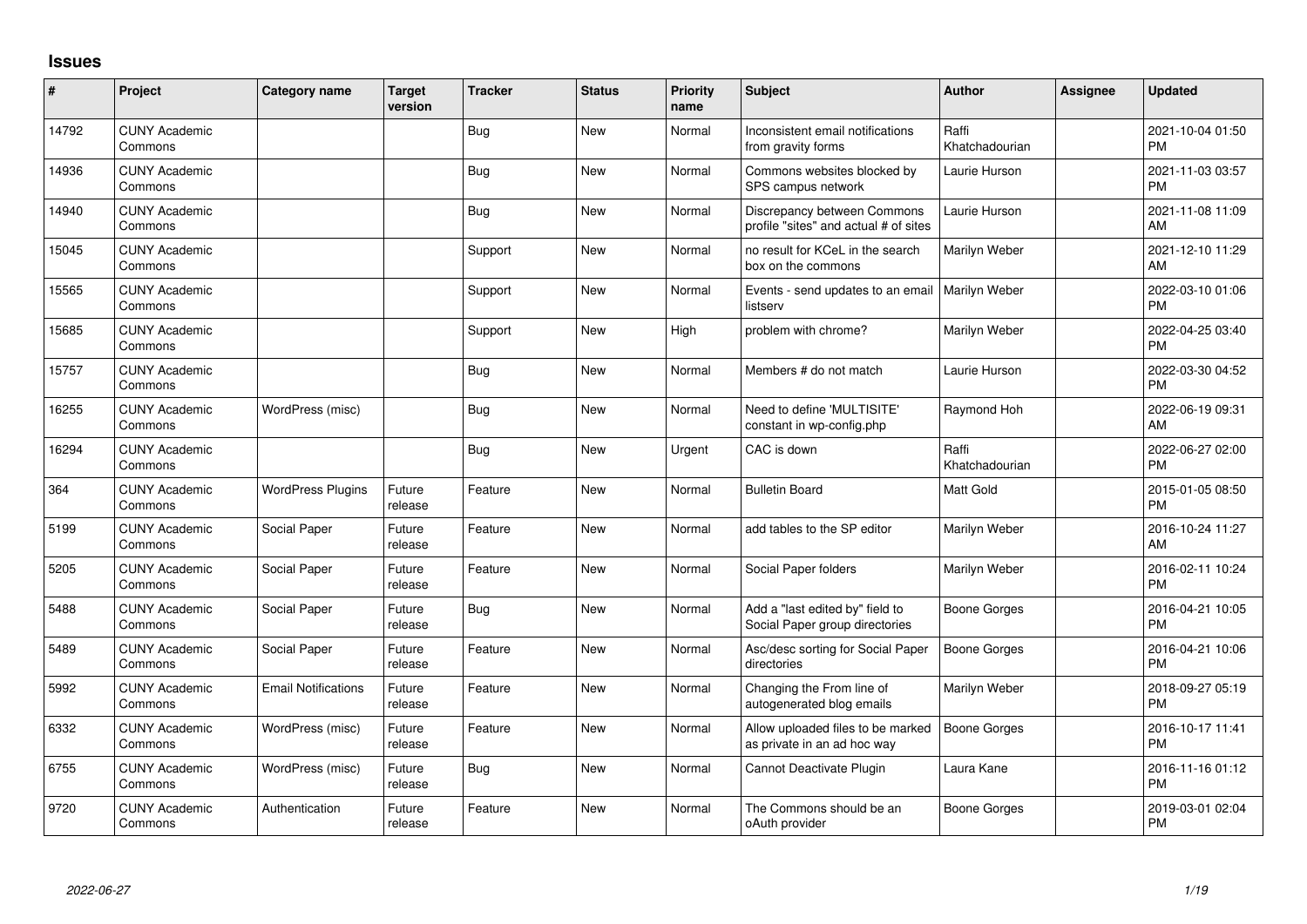| #     | <b>Project</b>                  | Category name            | <b>Target</b><br>version | <b>Tracker</b> | <b>Status</b> | <b>Priority</b><br>name | <b>Subject</b>                                                                                               | <b>Author</b>       | <b>Assignee</b>   | <b>Updated</b>                |
|-------|---------------------------------|--------------------------|--------------------------|----------------|---------------|-------------------------|--------------------------------------------------------------------------------------------------------------|---------------------|-------------------|-------------------------------|
| 11024 | <b>CUNY Academic</b><br>Commons | WordPress (misc)         | Future<br>release        | <b>Bug</b>     | <b>New</b>    | Normal                  | Subsites should not show "you<br>should update your .htaccess<br>now" notice after permalink setting<br>save | <b>Boone Gorges</b> |                   | 2019-01-28 01:35<br><b>PM</b> |
| 11392 | <b>CUNY Academic</b><br>Commons |                          | Future<br>release        | Bug            | <b>New</b>    | Normal                  | Migrate users away from<br><b>StatPress</b>                                                                  | <b>Boone Gorges</b> |                   | 2019-04-23 03:53<br><b>PM</b> |
| 11843 | <b>CUNY Academic</b><br>Commons | WordPress (misc)         | Future<br>release        | Design/UX      | <b>New</b>    | Normal                  | Tweaking the Gutenberg Editor<br>Interface                                                                   | Laurie Hurson       |                   | 2022-04-26 12:00<br><b>PM</b> |
| 11860 | <b>CUNY Academic</b><br>Commons | Registration             | Future<br>release        | Feature        | <b>New</b>    | Normal                  | Ensure Students Are Aware They<br>Can Use Aliases At Registration                                            | scott voth          |                   | 2019-09-24 08:46<br>AM        |
| 12573 | <b>CUNY Academic</b><br>Commons | <b>WordPress Plugins</b> | Future<br>release        | <b>Bug</b>     | <b>New</b>    | Normal                  | <b>CommentPress Core Issues</b>                                                                              | scott voth          |                   | 2020-03-24 04:32<br><b>PM</b> |
| 13048 | <b>CUNY Academic</b><br>Commons | Shortcodes and<br>embeds | Future<br>release        | Feature        | <b>New</b>    | Normal                  | Jupyter Notebooks support                                                                                    | <b>Boone Gorges</b> |                   | 2020-07-14 11:46<br>AM        |
| 13650 | <b>CUNY Academic</b><br>Commons | Group Library            | Future<br>release        | Feature        | <b>New</b>    | Normal                  | Forum Attachments in Group<br>Library                                                                        | Laurie Hurson       |                   | 2021-11-19 12:30<br><b>PM</b> |
| 12328 | <b>CUNY Academic</b><br>Commons |                          | Not tracked              | Support        | New           | Normal                  | Sign up Code for Non-CUNY<br>Faculty                                                                         | Laurie Hurson       |                   | 2020-01-28 10:25<br>AM        |
| 12352 | <b>CUNY Academic</b><br>Commons |                          | Not tracked              | Support        | <b>New</b>    | Normal                  | "posts list" page builder block<br>option                                                                    | Marilyn Weber       |                   | 2020-02-03 01:29<br><b>PM</b> |
| 14911 | <b>CUNY Academic</b><br>Commons | <b>WordPress Themes</b>  | Not tracked              | Support        | <b>New</b>    | Normal                  | Twentytwentyone theme                                                                                        | Marilyn Weber       |                   | 2021-10-28 10:37<br>AM        |
| 15816 | <b>CUNY Academic</b><br>Commons |                          | Not tracked              | Support        | <b>New</b>    | Normal                  | slow loading at SPS                                                                                          | Marilyn Weber       |                   | 2022-04-05 01:26<br><b>PM</b> |
| 11968 | JustPublics@365<br>MediaCamp    |                          |                          | Feature        | <b>New</b>    | Normal                  | Nanoscience Retractable Display<br>Unit                                                                      | Donald Cherry       | Bonnie<br>Eissner | 2021-02-19 08:50<br>AM        |
| 11496 | <b>CUNY Academic</b><br>Commons | <b>Public Portfolio</b>  | 1.15.2                   | Support        | <b>New</b>    | Normal                  | Replace Twitter Icon on Member<br>Portfolio page                                                             | scott voth          | Boone<br>Gorges   | 2019-06-06 01:03<br><b>PM</b> |
| 16199 | <b>CUNY Academic</b><br>Commons | <b>Directories</b>       | 2.0.2                    | <b>Bug</b>     | <b>New</b>    | Normal                  | Removed "Semester" Filter from<br><b>Courses Directory</b>                                                   | Laurie Hurson       | Boone<br>Gorges   | 2022-06-14 11:36<br>AM        |
| 14908 | <b>CUNY Academic</b><br>Commons | Performance              |                          | Bug            | New           | Normal                  | Stale object cache on cdev                                                                                   | Raymond Hoh         | Boone<br>Gorges   | 2021-12-07 09:45<br>AM        |
| 15767 | <b>CUNY Academic</b><br>Commons | WordPress (misc)         |                          | Support        | <b>New</b>    | Normal                  | Site loading slowly                                                                                          | scott voth          | Boone<br>Gorges   | 2022-04-04 08:56<br><b>PM</b> |
| 16307 | <b>CUNY Academic</b><br>Commons |                          |                          | <b>Bug</b>     | <b>New</b>    | Normal                  | Add brief messaging to<br>accept/decline group membership<br>requests                                        | Matt Gold           | Boone<br>Gorges   | 2022-06-27 06:13<br><b>PM</b> |
| 15883 | <b>CUNY Academic</b><br>Commons |                          | 2.1.0                    | Feature        | <b>New</b>    | Normal                  | Release BPGES update                                                                                         | Boone Gorges        | Boone<br>Gorges   | 2022-05-26 10:39<br>AM        |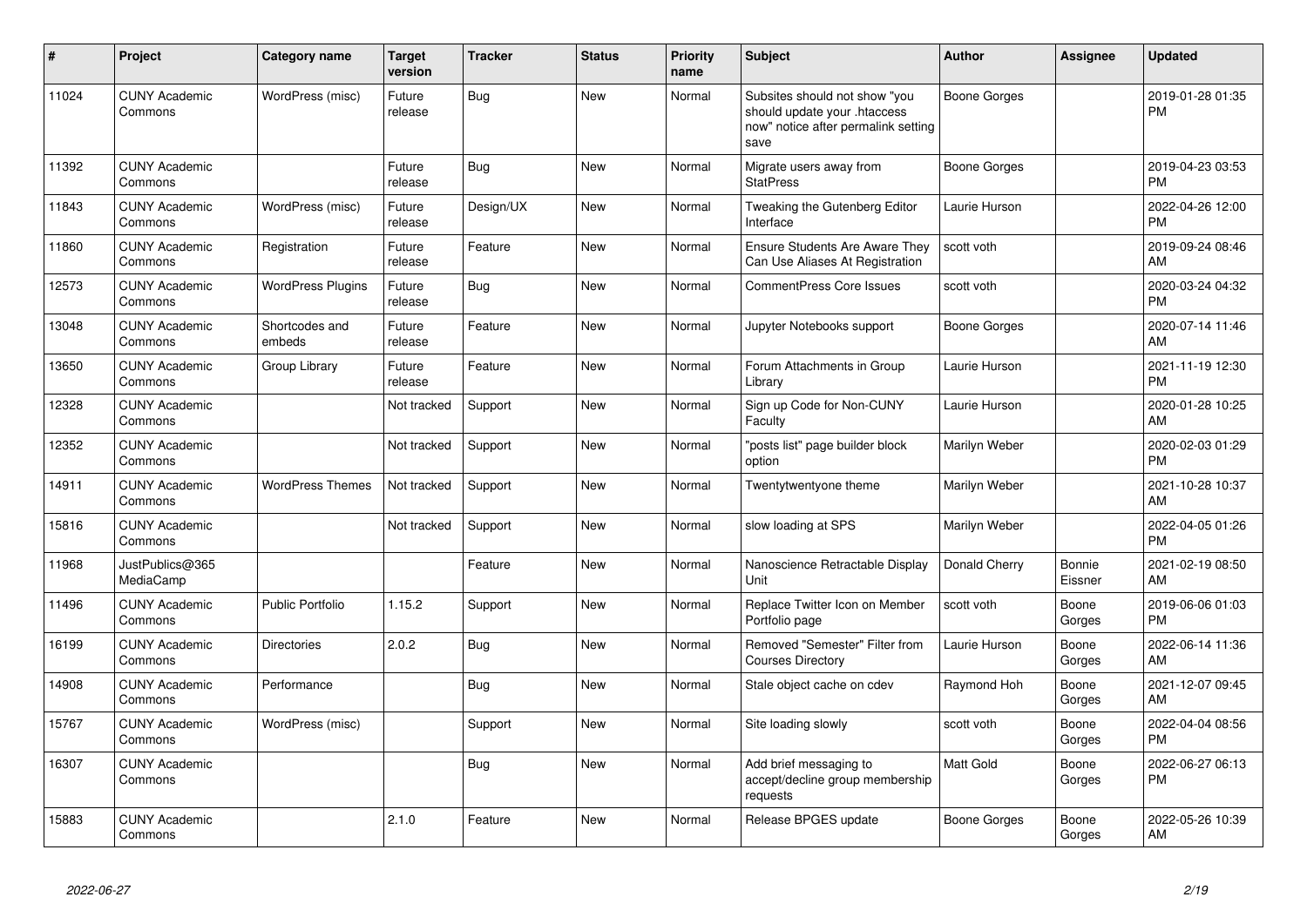| #     | Project                         | <b>Category name</b>       | <b>Target</b><br>version | <b>Tracker</b> | <b>Status</b> | <b>Priority</b><br>name | Subject                                                                                   | Author                  | <b>Assignee</b> | <b>Updated</b>                |
|-------|---------------------------------|----------------------------|--------------------------|----------------|---------------|-------------------------|-------------------------------------------------------------------------------------------|-------------------------|-----------------|-------------------------------|
| 1166  | <b>CUNY Academic</b><br>Commons | <b>Email Invitations</b>   | Future<br>release        | Feature        | New           | Low                     | Better organizational tools for<br>Sent Invites                                           | Boone Gorges            | Boone<br>Gorges | 2015-11-09 06:02<br><b>PM</b> |
| 1167  | <b>CUNY Academic</b><br>Commons | <b>Email Invitations</b>   | Future<br>release        | Feature        | New           | Low                     | Allow email invitations to be<br>resent                                                   | <b>Boone Gorges</b>     | Boone<br>Gorges | 2015-11-12 12:53<br>AM        |
| 2753  | <b>CUNY Academic</b><br>Commons | <b>Public Portfolio</b>    | Future<br>release        | Feature        | New           | Normal                  | Create actual actual tagification in<br>academic interests and other<br>fields            | Micki Kaufman           | Boone<br>Gorges | 2015-01-05 08:52<br><b>PM</b> |
| 3048  | <b>CUNY Academic</b><br>Commons | <b>Public Portfolio</b>    | Future<br>release        | Feature        | New           | Low                     | Images for rich text profile fields                                                       | <b>Boone Gorges</b>     | Boone<br>Gorges | 2014-02-19 12:56<br><b>PM</b> |
| 3580  | <b>CUNY Academic</b><br>Commons | Group Blogs                | Future<br>release        | Feature        | <b>New</b>    | Normal                  | Multiple blogs per group                                                                  | <b>Boone Gorges</b>     | Boone<br>Gorges | 2018-02-20 02:02<br><b>PM</b> |
| 4481  | <b>CUNY Academic</b><br>Commons | Events                     | Future<br>release        | Feature        | <b>New</b>    | Normal                  | Group admins/mods should have<br>the ability to unlink an event from<br>the group         | Boone Gorges            | Boone<br>Gorges | 2017-04-24 03:53<br><b>PM</b> |
| 4592  | <b>CUNY Academic</b><br>Commons | Events                     | Future<br>release        | Design/UX      | <b>New</b>    | Normal                  | Event Creation - Venue Dropdown<br>Slow                                                   | Samantha Raddatz        | Boone<br>Gorges | 2015-09-14 04:56<br><b>PM</b> |
| 5052  | <b>CUNY Academic</b><br>Commons | Social Paper               | Future<br>release        | Feature        | <b>New</b>    | Low                     | Sentence by sentence or line by<br>line comments (SP suggestion #3)                       | Marilyn Weber           | Boone<br>Gorges | 2016-02-11 10:24<br><b>PM</b> |
| 5182  | <b>CUNY Academic</b><br>Commons | Social Paper               | Future<br>release        | Design/UX      | <b>New</b>    | Normal                  | "Publishing" a private paper on<br>social paper?                                          | Raffi<br>Khatchadourian | Boone<br>Gorges | 2016-10-13 04:12<br><b>PM</b> |
| 6389  | <b>CUNY Academic</b><br>Commons | <b>BuddyPress Docs</b>     | Future<br>release        | Feature        | <b>New</b>    | Low                     | Make Discussion Area Visible<br>When Editing a Doc                                        | Luke Waltzer            | Boone<br>Gorges | 2016-10-21 04:16<br><b>PM</b> |
| 7022  | <b>CUNY Academic</b><br>Commons | Announcements              | Future<br>release        | <b>Bug</b>     | <b>New</b>    | Normal                  | Sitewide announcements should<br>be displayed on, and dismissable<br>from, mapped domains | <b>Boone Gorges</b>     | Boone<br>Gorges | 2018-03-22 10:18<br>AM        |
| 7663  | <b>CUNY Academic</b><br>Commons | Social Paper               | Future<br>release        | <b>Bug</b>     | <b>New</b>    | Normal                  | Social Paper notifications not<br>formatted correctly on secondary<br>sites               | <b>Boone Gorges</b>     | Boone<br>Gorges | 2018-04-16 03:52<br><b>PM</b> |
| 7981  | <b>CUNY Academic</b><br>Commons | Social Paper               | Future<br>release        | <b>Bug</b>     | <b>New</b>    | Normal                  | Social Paper comments should<br>not go to spam                                            | Luke Waltzer            | Boone<br>Gorges | 2018-04-16 03:52<br><b>PM</b> |
| 8835  | <b>CUNY Academic</b><br>Commons | Blogs (BuddyPress)         | Future<br>release        | Feature        | <b>New</b>    | Normal                  | Extend cuny.is shortlinks to sites                                                        | Luke Waltzer            | Boone<br>Gorges | 2022-04-26 11:59<br>AM        |
| 9926  | <b>CUNY Academic</b><br>Commons | <b>WordPress Plugins</b>   | Future<br>release        | <b>Bug</b>     | New           | Normal                  | twitter-mentions-as-comments<br>cron jobs can run long                                    | Boone Gorges            | Boone<br>Gorges | 2018-10-24 12:34<br><b>PM</b> |
| 10226 | <b>CUNY Academic</b><br>Commons | Courses                    | Future<br>release        | Feature        | New           | Normal                  | Add "My Courses" to drop down<br>list                                                     | scott voth              | Boone<br>Gorges | 2021-11-19 12:42<br><b>PM</b> |
| 11531 | <b>CUNY Academic</b><br>Commons | Events                     | Future<br>release        | Feature        | New           | Normal                  | Main Events calendar should<br>include non-public events that<br>user has access to       | scott voth              | Boone<br>Gorges | 2019-06-11 10:00<br>AM        |
| 12042 | <b>CUNY Academic</b><br>Commons | <b>Email Notifications</b> | Future<br>release        | Feature        | New           | Normal                  | Improved error logging for BPGES   Boone Gorges<br>send queue                             |                         | Boone<br>Gorges | 2021-11-19 12:25<br>PM        |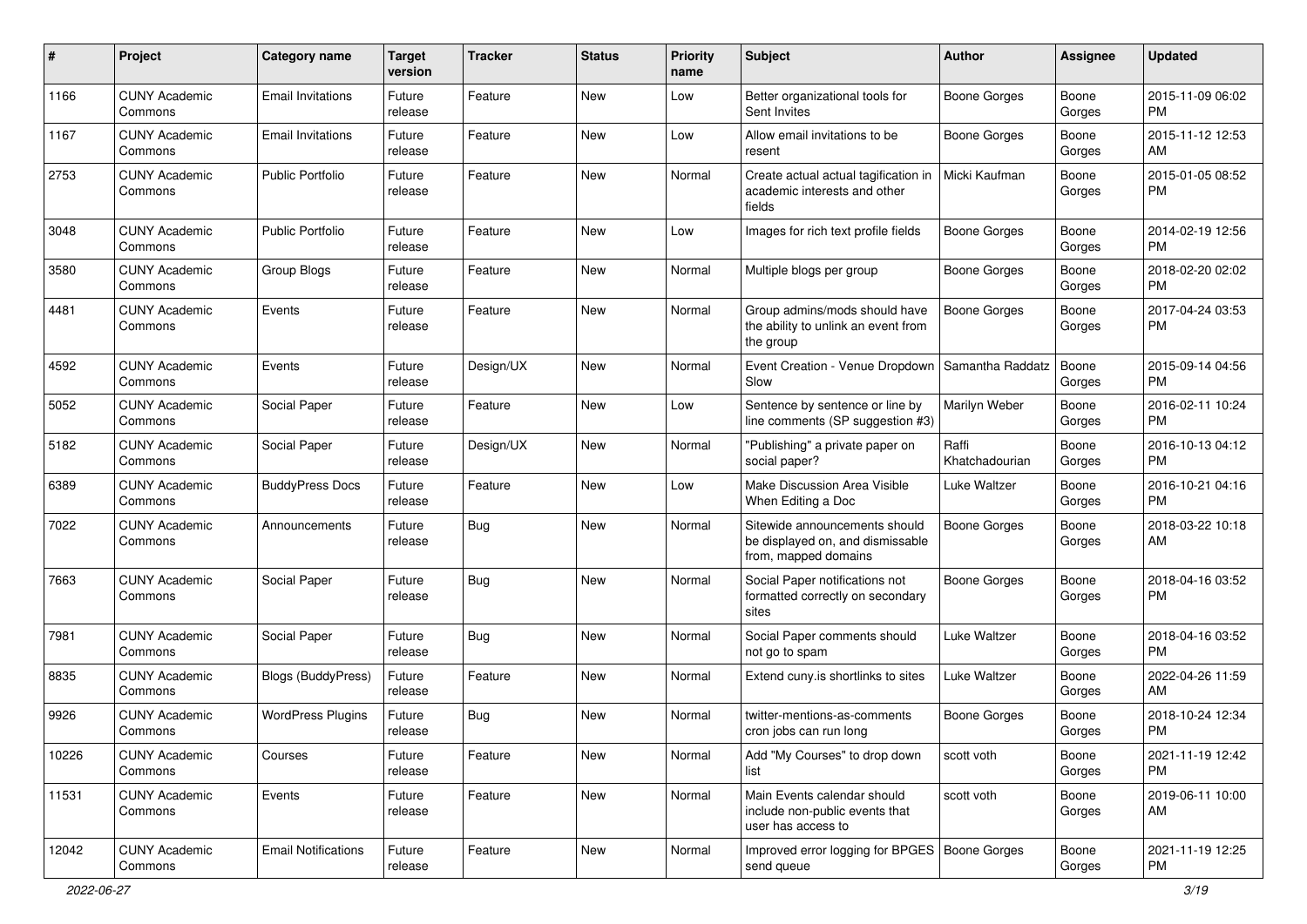| #     | Project                         | <b>Category name</b>           | <b>Target</b><br>version | <b>Tracker</b> | <b>Status</b> | <b>Priority</b><br>name | Subject                                                                                       | Author              | <b>Assignee</b>   | <b>Updated</b>                |
|-------|---------------------------------|--------------------------------|--------------------------|----------------|---------------|-------------------------|-----------------------------------------------------------------------------------------------|---------------------|-------------------|-------------------------------|
| 12091 | <b>CUNY Academic</b><br>Commons | <b>Group Files</b>             | Future<br>release        | Feature        | New           | Normal                  | Improved pre-upload file<br>validation for bp-group-documents                                 | <b>Boone Gorges</b> | Boone<br>Gorges   | 2019-11-14 01:21<br><b>PM</b> |
| 13370 | <b>CUNY Academic</b><br>Commons | Group Library                  | Future<br>release        | Feature        | <b>New</b>    | Normal                  | Library bulk deletion and folder<br>editing                                                   | Colin McDonald      | Boone<br>Gorges   | 2020-10-13 10:41<br>AM        |
| 13466 | <b>CUNY Academic</b><br>Commons | Cavalcade                      | Future<br>release        | Feature        | <b>New</b>    | Normal                  | Automated cleanup for duplicate<br>Cavalcade tasks                                            | Boone Gorges        | Boone<br>Gorges   | 2020-10-13 05:24<br><b>PM</b> |
| 13835 | <b>CUNY Academic</b><br>Commons | WordPress (misc)               | Future<br>release        | Feature        | <b>New</b>    | Normal                  | Allow OneSearch widget to have<br>'CUNY' as campus                                            | Boone Gorges        | Boone<br>Gorges   | 2021-11-19 12:39<br><b>PM</b> |
| 14184 | <b>CUNY Academic</b><br>Commons | <b>Public Portfolio</b>        | Future<br>release        | Feature        | New           | Normal                  | Centralized mechanism for storing<br>Campus affiliations                                      | <b>Boone Gorges</b> | Boone<br>Gorges   | 2022-01-04 11:35<br>AM        |
| 14309 | <b>CUNY Academic</b><br>Commons | Group Library                  | Future<br>release        | Feature        | New           | Normal                  | Better handling of<br>bp_group_document file<br>download attempts when file is<br>not present | <b>Boone Gorges</b> | Boone<br>Gorges   | 2021-11-19 12:28<br><b>PM</b> |
| 14987 | <b>CUNY Academic</b><br>Commons | <b>WordPress Plugins</b>       | Future<br>release        | <b>Bug</b>     | <b>New</b>    | Normal                  | Elementor update causes<br>database freeze-up                                                 | <b>Boone Gorges</b> | Boone<br>Gorges   | 2021-11-29 12:02<br><b>PM</b> |
| 3615  | <b>CUNY Academic</b><br>Commons | Redmine                        | Not tracked              | Feature        | <b>New</b>    | Low                     | Create Redmine issues via email                                                               | Dominic Giglio      | Boone<br>Gorges   | 2017-11-16 11:36<br>AM        |
| 10794 | <b>CUNY Academic</b><br>Commons | Performance                    | Not tracked              | <b>Bug</b>     | <b>New</b>    | Normal                  | Memcached connection<br>occasionally breaks                                                   | <b>Boone Gorges</b> | Boone<br>Gorges   | 2018-12-06 03:30<br><b>PM</b> |
| 12438 | <b>CUNY Academic</b><br>Commons | Courses                        | Not tracked              | <b>Bug</b>     | <b>New</b>    | Normal                  | Site appearing twice                                                                          | Laurie Hurson       | Boone<br>Gorges   | 2020-02-18 01:34<br><b>PM</b> |
| 12911 | <b>CUNY Academic</b><br>Commons |                                | Not tracked              | Feature        | New           | Normal                  | Block access to xmlrpc.php based<br>on User-Agent                                             | <b>Boone Gorges</b> | Boone<br>Gorges   | 2020-06-09 05:12<br><b>PM</b> |
| 13949 | <b>CUNY Academic</b><br>Commons |                                | Not tracked              | <b>Bug</b>     | <b>New</b>    | Normal                  | Continued debugging of runaway<br>MySQL connections                                           | Matt Gold           | Boone<br>Gorges   | 2021-09-14 10:42<br>AM        |
| 15210 | <b>CUNY Academic</b><br>Commons | Analytics                      | Not tracked              | Design/UX      | <b>New</b>    | Normal                  | Google Analytics improvements                                                                 | Colin McDonald      | Boone<br>Gorges   | 2022-05-24 10:47<br>AM        |
| 3059  | <b>CUNY Academic</b><br>Commons | Group Forums                   | Future<br>release        | Design/UX      | <b>New</b>    | Normal                  | Forum Post Permissable Content<br><b>Explanatory Text</b>                                     | Chris Stein         | Chris Stein       | 2015-04-02 11:27<br>AM        |
| 10354 | <b>CUNY Academic</b><br>Commons | <b>Public Portfolio</b>        | Future<br>release        | Feature        | <b>New</b>    | Normal                  | Opt out of Having a Profile Page                                                              | scott voth          | Chris Stein       | 2020-05-12 10:43<br>AM        |
| 13199 | <b>CUNY Academic</b><br>Commons | Group Forums                   | Future<br>release        | Feature        | New           | Normal                  | Favoring Groups over bbPress<br>plugin                                                        | Colin McDonald      | Colin<br>McDonald | 2021-11-19 12:28<br>PM        |
| 13891 | <b>CUNY Academic</b><br>Commons | Internal Tools and<br>Workflow | 2.1.0                    | Feature        | New           | Normal                  | Migrate automated linting to<br><b>GitHub Actions</b>                                         | Boone Gorges        | Jeremy Felt       | 2022-05-26 10:45<br>AM        |
| 15194 | <b>CUNY Academic</b><br>Commons | Internal Tools and<br>Workflow | 2.1.0                    | Feature        | New           | Normal                  | PHPCS sniff for un-restored<br>switch_to_blog() calls                                         | Boone Gorges        | Jeremy Felt       | 2022-05-26 10:45<br>AM        |
| 13331 | <b>CUNY Academic</b><br>Commons | Site cloning                   | Future<br>release        | <b>Bug</b>     | New           | Normal                  | Combine Site Template and<br>Clone operations                                                 | Boone Gorges        | Jeremy Felt       | 2021-11-19 12:39<br><b>PM</b> |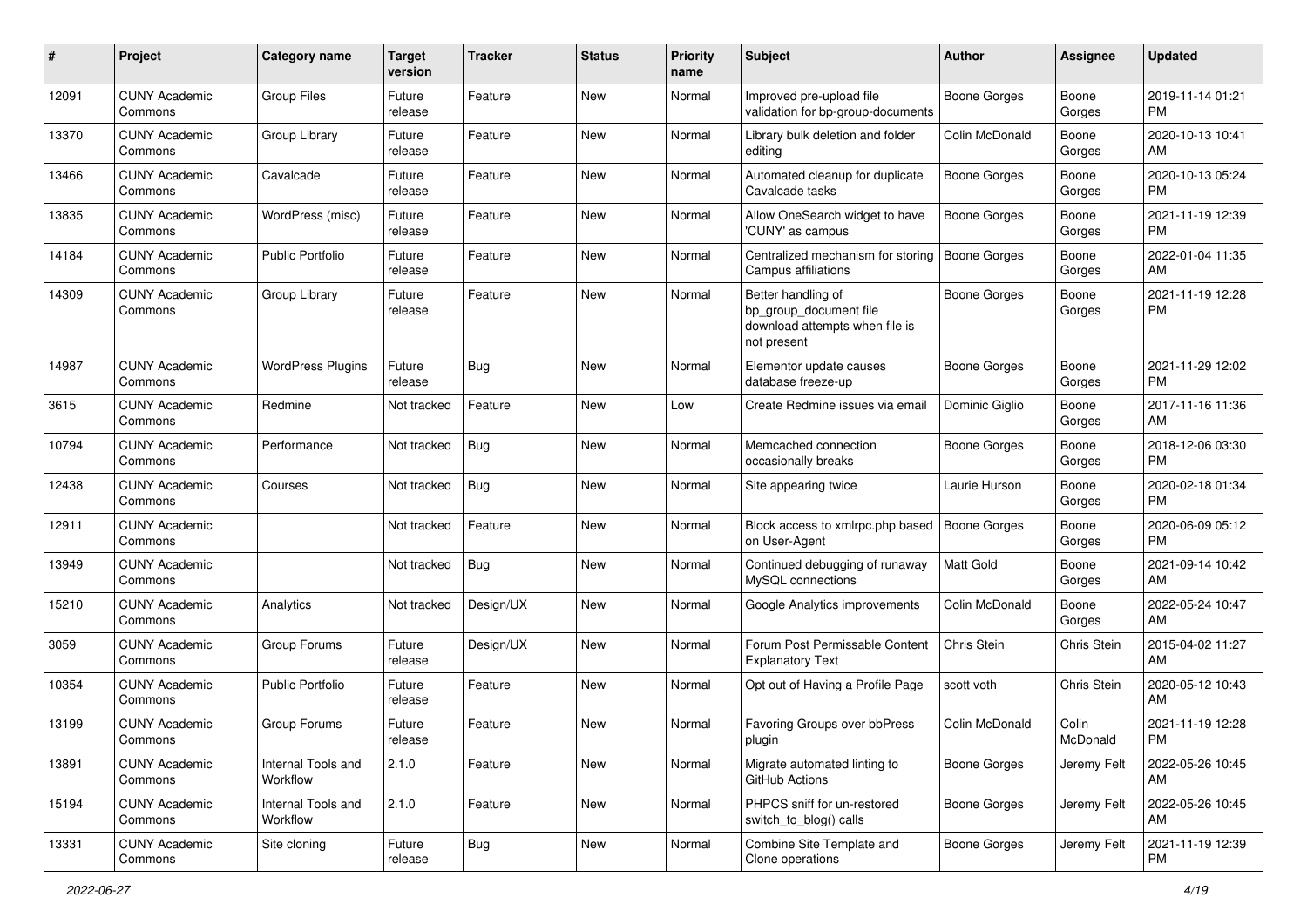| #     | Project                         | <b>Category name</b>     | <b>Target</b><br>version | <b>Tracker</b> | <b>Status</b> | <b>Priority</b><br>name | Subject                                                                              | <b>Author</b>           | <b>Assignee</b>    | <b>Updated</b>                |
|-------|---------------------------------|--------------------------|--------------------------|----------------|---------------|-------------------------|--------------------------------------------------------------------------------------|-------------------------|--------------------|-------------------------------|
| 11879 | <b>CUNY Academic</b><br>Commons |                          | Not tracked              | <b>Bug</b>     | <b>New</b>    | Normal                  | Hypothesis comments appearing<br>on multiple, different pdfs across<br>blogs         | Laurie Hurson           | Laurie Hurson      | 2019-09-19 02:39<br>PM        |
| 14475 | <b>CUNY Academic</b><br>Commons |                          | Not tracked              | Publicity      | <b>New</b>    | Normal                  | <b>OER Showcase Page</b>                                                             | Laurie Hurson           | Laurie Hurson      | 2021-09-14 10:46<br>AM        |
| 6078  | <b>CUNY Academic</b><br>Commons | Blogs (BuddyPress)       | Future<br>release        | Feature        | New           | Normal                  | <b>Explore Adding Network Blog</b><br>Metadata Plugin                                | Luke Waltzer            | Luke Waltzer       | 2016-10-11 10:29<br><b>PM</b> |
| 8211  | <b>CUNY Academic</b><br>Commons | <b>WordPress Themes</b>  | Future<br>release        | Feature        | New           | Normal                  | Theme Suggestions: Material<br>Design-Inspired Themes                                | Margaret Galvan         | Margaret<br>Galvan | 2017-08-07 02:48<br><b>PM</b> |
| 12392 | <b>CUNY Academic</b><br>Commons | Help/Codex               | Not tracked              | Documentation  | New           | Normal                  | <b>Updates to Common Commons</b><br>Questions on Help Page                           | scott voth              | Margaret<br>Galvan | 2020-02-11 10:53<br>AM        |
| 3509  | <b>CUNY Academic</b><br>Commons | Publicity                | 1.7                      | Publicity      | <b>New</b>    | Normal                  | Create 1.7 digital signage imagery                                                   | Micki Kaufman           | Marilyn<br>Weber   | 2014-10-01 12:40<br><b>PM</b> |
| 9420  | <b>CUNY Academic</b><br>Commons | cuny.is                  | Not tracked              | Feature        | New           | Normal                  | Request for http://cuny.is/streams                                                   | Raffi<br>Khatchadourian | Marilyn<br>Weber   | 2018-04-02 10:08<br>AM        |
| 12382 | <b>CUNY Academic</b><br>Commons | Membership               | Not tracked              | Support        | New           | Normal                  | Email request change                                                                 | Marilyn Weber           | Marilyn<br>Weber   | 2020-02-06 12:56<br><b>PM</b> |
| 3691  | <b>CUNY Academic</b><br>Commons | <b>WordPress Plugins</b> | Future<br>release        | <b>Bug</b>     | <b>New</b>    | Normal                  | <b>WPMU Domain Mapping</b><br>Debugging on cdev                                      | Raymond Hoh             | <b>Matt Gold</b>   | 2014-12-12 09:04<br>AM        |
| 4225  | <b>CUNY Academic</b><br>Commons | <b>DiRT</b> Integration  | Future<br>release        | Design/UX      | New           | Normal                  | Add information to DIRT page (in<br>Create a Group)                                  | Samantha Raddatz        | Matt Gold          | 2015-06-26 03:14<br><b>PM</b> |
| 8498  | <b>CUNY Academic</b><br>Commons | <b>WordPress Plugins</b> | Future<br>release        | Feature        | <b>New</b>    | Low                     | <b>Gravity Forms Email Users</b>                                                     | Raffi<br>Khatchadourian | Matt Gold          | 2017-10-13 12:58<br><b>PM</b> |
| 3657  | <b>CUNY Academic</b><br>Commons | WordPress (misc)         | Not tracked              | Feature        | New           | Normal                  | Create alert for GC email<br>addresses                                               | Matt Gold               | Matt Gold          | 2016-04-14 11:29<br><b>PM</b> |
| 4972  | <b>CUNY Academic</b><br>Commons | Analytics                | Not tracked              | Bug            | <b>New</b>    | Normal                  | <b>Newsletter Analytics</b>                                                          | Stephen Real            | Matt Gold          | 2015-12-09 12:54<br><b>PM</b> |
| 8607  | <b>CUNY Academic</b><br>Commons |                          | Not tracked              | Support        | New           | Normal                  | Paypal?                                                                              | Marilyn Weber           | Matt Gold          | 2018-05-15 01:37<br><b>PM</b> |
| 10839 | <b>CUNY Academic</b><br>Commons | About page               | Not tracked              | Support        | New           | Normal                  | <b>Mission Statement Needs</b><br>Revision                                           | scott voth              | Matt Gold          | 2018-12-26 10:58<br>AM        |
| 11545 | <b>CUNY Academic</b><br>Commons | <b>WordPress Plugins</b> | Not tracked              | Support        | New           | Normal                  | <b>Twitter searches in WordPress</b>                                                 | Gina Cherry             | <b>Matt Gold</b>   | 2019-09-23 01:03<br><b>PM</b> |
| 3506  | <b>CUNY Academic</b><br>Commons | Publicity                | 1.7                      | Publicity      | New           | Normal                  | Prepare 1.7 email messaging                                                          | Micki Kaufman           | Micki<br>Kaufman   | 2014-10-01 12:36<br>PM        |
| 7624  | <b>CUNY Academic</b><br>Commons | BuddyPress (misc)        | Future<br>release        | Design/UX      | New           | Normal                  | <b>BP Notifications</b>                                                              | Luke Waltzer            | Paige Dupont       | 2017-02-08 10:43<br>PM        |
| 11393 | <b>CUNY Academic</b><br>Commons |                          | Not tracked              | Publicity      | New           | Normal                  | After 1.15 release, ceate a hero<br>slide and post about adding a site<br>to a group | scott voth              | Patrick<br>Sweeney | 2019-05-14 10:32<br>AM        |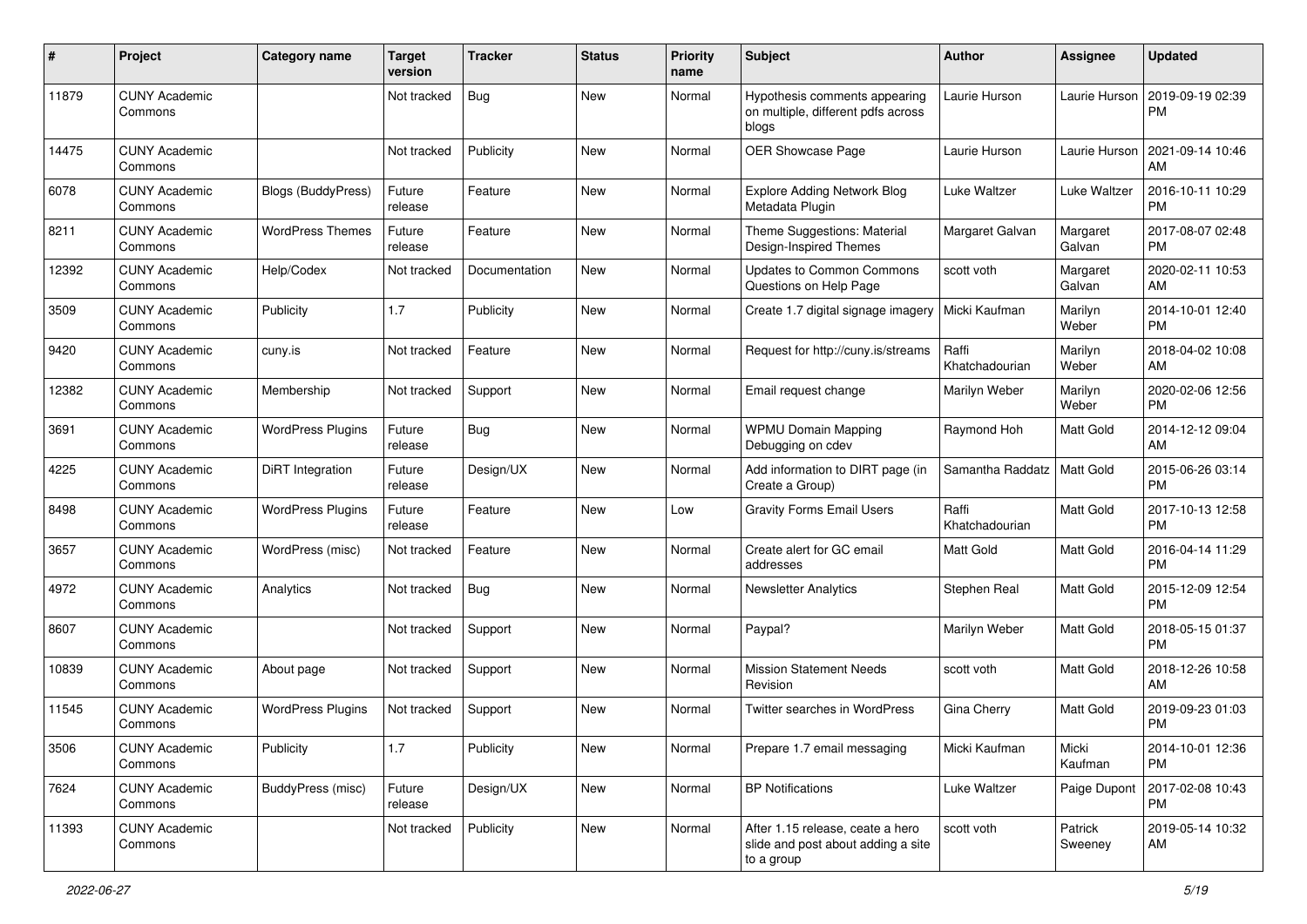| #     | <b>Project</b>                  | Category name           | <b>Target</b><br>version | <b>Tracker</b> | <b>Status</b> | Priority<br>name | <b>Subject</b>                                                     | <b>Author</b>    | Assignee              | <b>Updated</b>                |
|-------|---------------------------------|-------------------------|--------------------------|----------------|---------------|------------------|--------------------------------------------------------------------|------------------|-----------------------|-------------------------------|
| 13457 | <b>CUNY Academic</b><br>Commons | Group Forums            | 2.0.2                    | Bug            | <b>New</b>    | High             | Forum post not sending<br>notifications                            | Filipa Calado    | Raymond<br><b>Hoh</b> | 2022-06-14 11:36<br>AM        |
| 16177 | <b>CUNY Academic</b><br>Commons | Reply By Email          |                          | Bug            | <b>New</b>    | Normal           | Switch to Inbound mode for RBE                                     | Raymond Hoh      | Raymond<br>Hoh        | 2022-05-30 04:32<br><b>PM</b> |
| 4535  | <b>CUNY Academic</b><br>Commons | My Commons              | Future<br>release        | <b>Bug</b>     | New           | Low              | My Commons filter issue                                            | scott voth       | Raymond<br>Hoh        | 2015-09-01 11:17<br>AM        |
| 5282  | <b>CUNY Academic</b><br>Commons | Social Paper            | Future<br>release        | <b>Bug</b>     | <b>New</b>    | Normal           | Replying via email directs to<br>paper but not individual comment. | Marilyn Weber    | Raymond<br><b>Hoh</b> | 2016-03-02 01:48<br><b>PM</b> |
| 6749  | <b>CUNY Academic</b><br>Commons | Events                  | Future<br>release        | <b>Bug</b>     | <b>New</b>    | Low              | BPEO iCal request can trigger<br>very large number of DB queries   | Boone Gorges     | Raymond<br>Hoh        | 2016-11-15 10:09<br><b>PM</b> |
| 11243 | <b>CUNY Academic</b><br>Commons | BuddyPress (misc)       | Future<br>release        | Bug            | <b>New</b>    | Normal           | Audit bp-custom.php                                                | Raymond Hoh      | Raymond<br><b>Hoh</b> | 2022-04-26 11:59<br>AM        |
| 13358 | <b>CUNY Academic</b><br>Commons | Group Forums            | Future<br>release        | Feature        | <b>New</b>    | Normal           | Improved UI for group forum<br>threading settings                  | Boone Gorges     | Raymond<br><b>Hoh</b> | 2021-11-19 12:27<br><b>PM</b> |
| 14496 | <b>CUNY Academic</b><br>Commons | Domain Mapping          | Future<br>release        | Bug            | <b>New</b>    | Normal           | Mapped domain SSO uses<br>third-party cookies                      | Raymond Hoh      | Raymond<br>Hoh        | 2021-05-24 04:03<br><b>PM</b> |
| 7928  | <b>CUNY Academic</b><br>Commons | Group Forums            | Not tracked              | <b>Bug</b>     | <b>New</b>    | Normal           | Duplicate Forum post                                               | Luke Waltzer     | Raymond<br>Hoh        | 2017-04-11 09:27<br><b>PM</b> |
| 9346  | <b>CUNY Academic</b><br>Commons | WordPress (misc)        | Not tracked              | Bug            | <b>New</b>    | Normal           | Clone cetls.bmcc.cuny.edu for<br>development                       | Owen Roberts     | Raymond<br>Hoh        | 2018-03-06 05:35<br><b>PM</b> |
| 9729  | <b>CUNY Academic</b><br>Commons | <b>SEO</b>              | Not tracked              | Support        | <b>New</b>    | Normal           | 503 Errors showing on<br>newlaborforum.cuny.edu                    | Diane Krauthamer | Raymond<br><b>Hoh</b> | 2018-05-22 04:48<br><b>PM</b> |
| 11624 | <b>CUNY Academic</b><br>Commons | WordPress (misc)        | Not tracked              | Support        | <b>New</b>    | Normal           | Change pages into posts or swap<br>database for a Commons site?    | Stephen Klein    | Raymond<br>Hoh        | 2019-07-09 11:04<br>AM        |
| 13286 | <b>CUNY Academic</b><br>Commons |                         | Not tracked              | Support        | <b>New</b>    | Normal           | problem connecting with<br>WordPress app                           | Marilyn Weber    | Raymond<br>Hoh        | 2020-09-08 11:16<br>AM        |
| 13430 | <b>CUNY Academic</b><br>Commons | Reply By Email          | Not tracked              | Bug            | <b>New</b>    | Normal           | Delay in RBE                                                       | Luke Waltzer     | Raymond<br>Hoh        | 2020-10-13 11:16<br>AM        |
| 308   | <b>CUNY Academic</b><br>Commons | Registration            | Future<br>release        | Feature        | <b>New</b>    | Normal           | Group recommendations for<br>signup process                        | Boone Gorges     | Samantha<br>Raddatz   | 2015-11-09 05:07<br><b>PM</b> |
| 4226  | <b>CUNY Academic</b><br>Commons | <b>BuddyPress Docs</b>  | Future<br>release        | Design/UX      | <b>New</b>    | Normal           | Add option to connect a Doc with<br>a Group                        | Samantha Raddatz | Samantha<br>Raddatz   | 2015-09-09 04:08<br><b>PM</b> |
| 4253  | <b>CUNY Academic</b><br>Commons | <b>Public Portfolio</b> | Future<br>release        | Design/UX      | <b>New</b>    | Normal           | Encourage users to add portfolio<br>content                        | Samantha Raddatz | Samantha<br>Raddatz   | 2015-07-07 11:32<br>AM        |
| 4622  | <b>CUNY Academic</b><br>Commons | Public Portfolio        | Future<br>release        | Design/UX      | <b>New</b>    | Normal           | <b>Profile Visibility Settings</b>                                 | Samantha Raddatz | Samantha<br>Raddatz   | 2015-09-21 12:18<br><b>PM</b> |
| 5050  | <b>CUNY Academic</b><br>Commons | Social Paper            | Future<br>release        | Feature        | <b>New</b>    | Low              | Making comments visible in SP<br>editing mode (SP suggestion #1)   | Marilyn Weber    | Samantha<br>Raddatz   | 2019-09-17 11:10<br><b>PM</b> |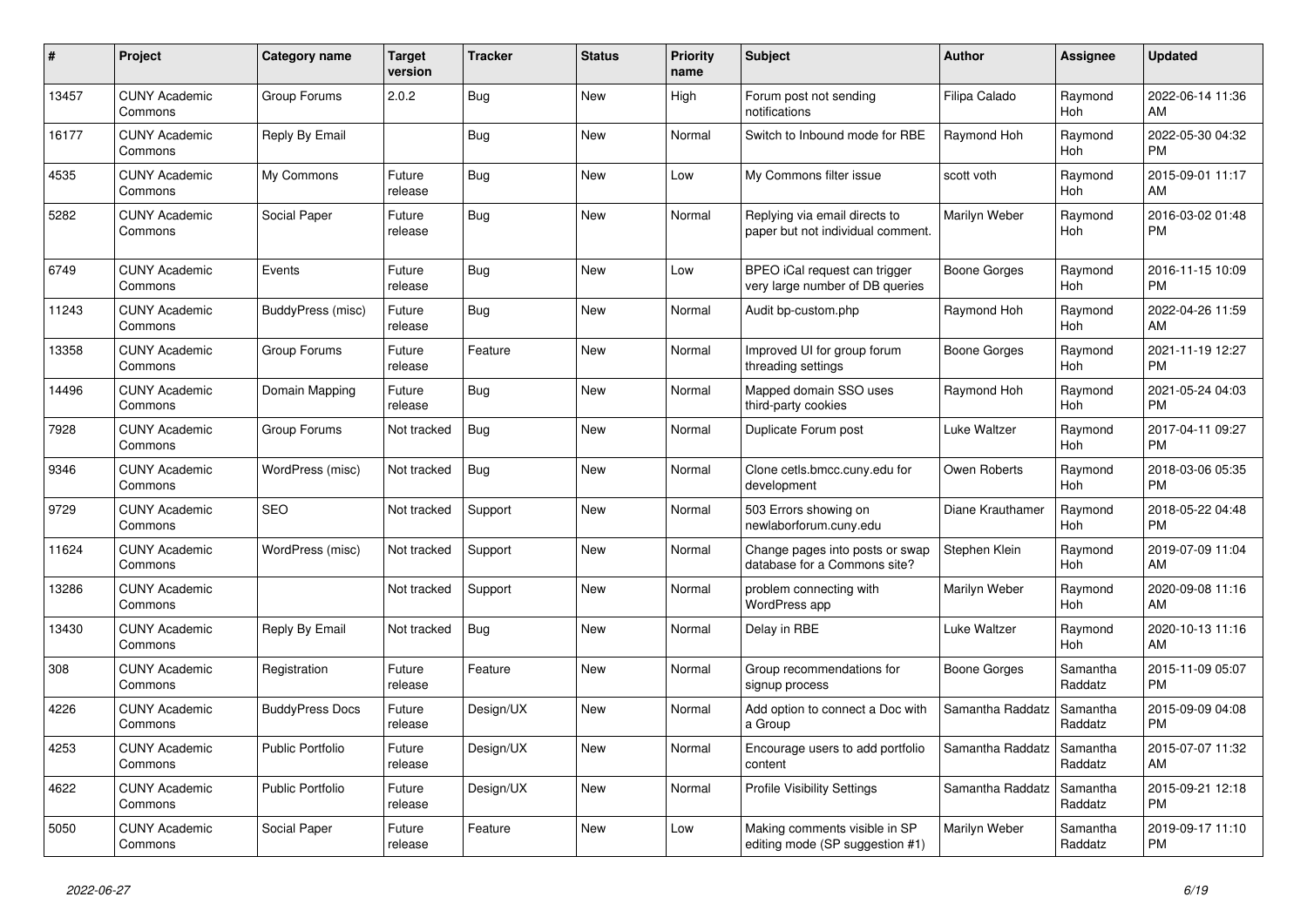| #     | <b>Project</b>                  | <b>Category name</b>        | <b>Target</b><br>version | <b>Tracker</b> | <b>Status</b> | <b>Priority</b><br>name | <b>Subject</b>                                                                                                                                        | Author                  | <b>Assignee</b>     | <b>Updated</b>                |
|-------|---------------------------------|-----------------------------|--------------------------|----------------|---------------|-------------------------|-------------------------------------------------------------------------------------------------------------------------------------------------------|-------------------------|---------------------|-------------------------------|
| 5053  | <b>CUNY Academic</b><br>Commons | Social Paper                | Future<br>release        | Feature        | <b>New</b>    | Low                     | Scrollable menu to add readers<br>(SP suggestion #4)                                                                                                  | Marilyn Weber           | Samantha<br>Raddatz | 2016-04-21 05:21<br><b>PM</b> |
| 5058  | <b>CUNY Academic</b><br>Commons | Social Paper                | Future<br>release        | Feature        | <b>New</b>    | Low                     | Can there be a clearer signal that<br>even when comments have<br>already been made you add<br>comments by clicking on the side?<br>(SP suggestion #5) | Marilyn Weber           | Samantha<br>Raddatz | 2016-02-11 10:24<br><b>PM</b> |
| 5183  | <b>CUNY Academic</b><br>Commons | Social Paper                | Future<br>release        | Design/UX      | New           | Normal                  | Creating a new paper when<br>viewing an existing paper                                                                                                | Raffi<br>Khatchadourian | Samantha<br>Raddatz | 2016-02-02 12:09<br><b>PM</b> |
| 5397  | <b>CUNY Academic</b><br>Commons | Social Paper                | Future<br>release        | Feature        | New           | Normal                  | frustrating to have to<br>enable/disable in SP                                                                                                        | Marilyn Weber           | Samantha<br>Raddatz | 2016-04-20 03:39<br><b>PM</b> |
| 5298  | <b>CUNY Academic</b><br>Commons |                             | Not tracked              | Publicity      | <b>New</b>    | Normal                  | Survey Pop-Up Text                                                                                                                                    | Samantha Raddatz        | Samantha<br>Raddatz | 2016-03-22 12:27<br><b>PM</b> |
| 10439 | <b>CUNY Academic</b><br>Commons | Design                      | 2.1.0                    | Design/UX      | <b>New</b>    | Normal                  | Create Style Guide for Commons                                                                                                                        | Sonja Leix              | Sara Cannon         | 2022-06-23 06:20<br><b>PM</b> |
| 10580 | <b>CUNY Academic</b><br>Commons | Information<br>Architecture | Future<br>release        | Design/UX      | New           | Normal                  | Primary nav item review                                                                                                                               | <b>Boone Gorges</b>     | Sara Cannon         | 2021-11-19 12:37<br><b>PM</b> |
| 4222  | <b>CUNY Academic</b><br>Commons | User Experience             | Future<br>release        | Design/UX      | New           | Normal                  | Add information to 'Delete<br>Account' page                                                                                                           | Samantha Raddatz        | scott voth          | 2015-06-26 11:35<br>AM        |
| 14787 | <b>CUNY Academic</b><br>Commons | <b>Plugin Packages</b>      | Future<br>release        | Feature        | <b>New</b>    | Normal                  | Creating a "Design" plugin<br>package                                                                                                                 | Laurie Hurson           | scott voth          | 2022-04-27 04:56<br><b>PM</b> |
| 3565  | <b>CUNY Academic</b><br>Commons | My Commons                  | Not tracked              | Documentation  | <b>New</b>    | Normal                  | Load Newest inconsistencies                                                                                                                           | Chris Stein             | scott voth          | 2015-11-09 01:16<br><b>PM</b> |
| 9908  | <b>CUNY Academic</b><br>Commons |                             | Not tracked              | Feature        | New           | Normal                  | Is it possible to send email<br>updates to users (or an email<br>address not on the list) for only a<br>single page AFTER being<br>prompted?          | Michael Shields         | scott voth          | 2018-06-11 01:34<br><b>PM</b> |
| 11883 | <b>CUNY Academic</b><br>Commons | Help/Codex                  | Not tracked              | Support        | <b>New</b>    | Normal                  | Need Embedding Help Page<br>Update (Tableau)                                                                                                          | Anthony Wheeler         | scott voth          | 2019-09-24 08:49<br>AM        |
| 12247 | <b>CUNY Academic</b><br>Commons | Publicity                   | Not tracked              | Support        | New           | Normal                  | <b>Screenshot of First Commons</b><br>Homepage                                                                                                        | scott voth              | scott voth          | 2020-01-14 12:08<br><b>PM</b> |
| 14394 | <b>CUNY Academic</b><br>Commons |                             | Not tracked              | Feature        | New           | Normal                  | Commons News Site - redesign                                                                                                                          | scott voth              | scott voth          | 2021-09-14 10:46<br>AM        |
| 4635  | <b>CUNY Academic</b><br>Commons | Authentication              | Future<br>release        | Feature        | New           | Normal                  | Allow non-WP authentication                                                                                                                           | Boone Gorges            | Sonja Leix          | 2019-03-01 02:05<br><b>PM</b> |
| 11789 | <b>CUNY Academic</b><br>Commons | Courses                     | Future<br>release        | Feature        | <b>New</b>    | Normal                  | Ability to remove item from<br>Courses list                                                                                                           | Laurie Hurson           | Sonja Leix          | 2019-09-24 12:28<br><b>PM</b> |
| 11834 | <b>CUNY Academic</b><br>Commons | <b>Group Files</b>          | Future<br>release        | Feature        | <b>New</b>    | Normal                  | Improved tools for managing<br>group file folders                                                                                                     | Boone Gorges            | Sonja Leix          | 2019-09-06 03:55<br><b>PM</b> |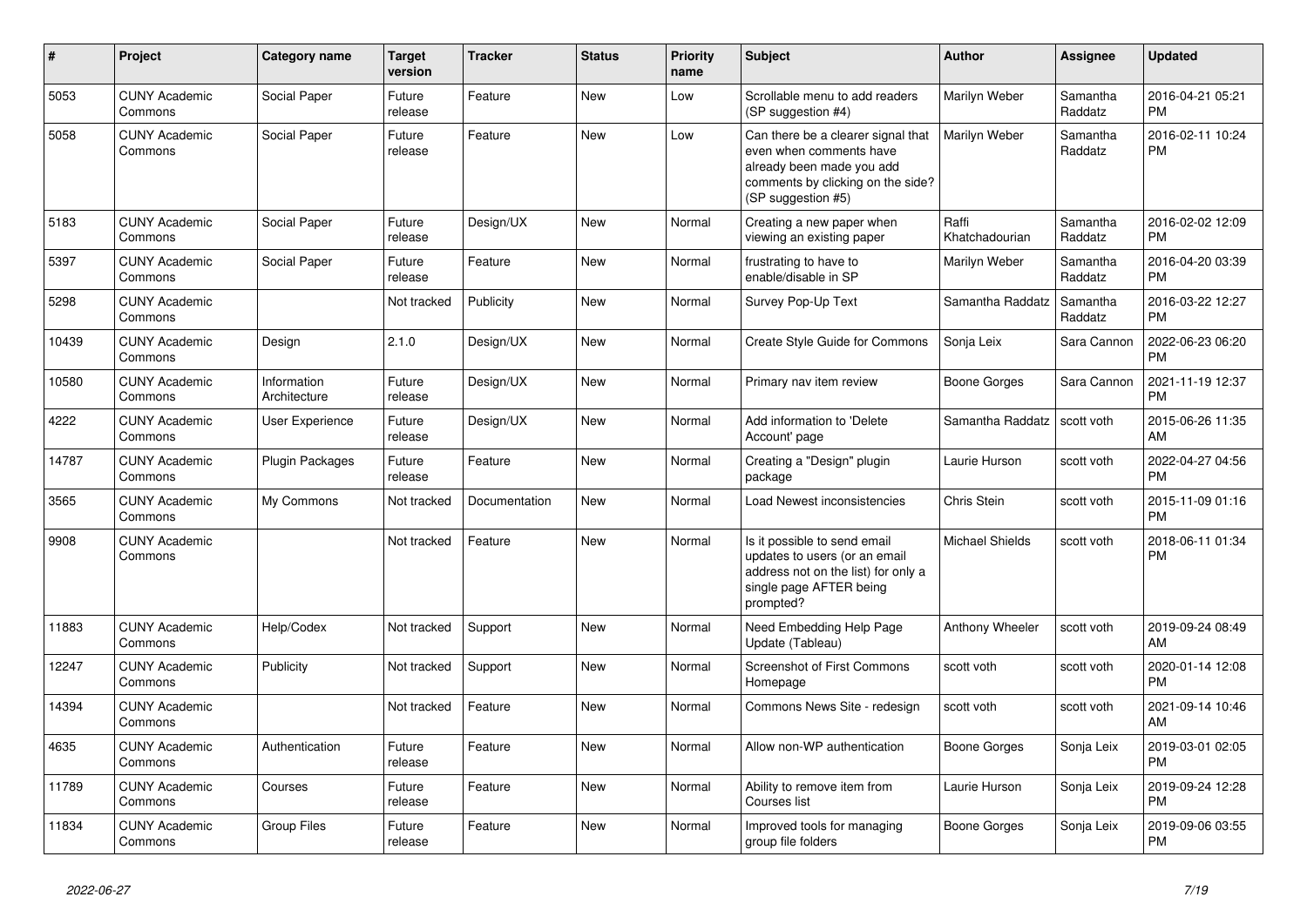| #     | Project                         | Category name          | <b>Target</b><br>version | <b>Tracker</b> | <b>Status</b> | <b>Priority</b><br>name | <b>Subject</b>                                                         | <b>Author</b>           | Assignee            | <b>Updated</b>                |
|-------|---------------------------------|------------------------|--------------------------|----------------|---------------|-------------------------|------------------------------------------------------------------------|-------------------------|---------------------|-------------------------------|
| 6665  | <b>CUNY Academic</b><br>Commons |                        | Not tracked              | Publicity      | <b>New</b>    | Normal                  | Dead Link in 1.10 announcement<br>post                                 | Paige Dupont            | Stephen Real        | 2016-12-01 03:11<br><b>PM</b> |
| 8440  | <b>CUNY Academic</b><br>Commons | Onboarding             | Not tracked              | Bug            | <b>New</b>    | Normal                  | Create Test Email Accounts for<br><b>Onboarding Project</b>            | Stephen Real            | Stephen Real        | 2017-08-01 09:49<br><b>PM</b> |
| 9643  | <b>CUNY Academic</b><br>Commons | Publicity              | Not tracked              | Feature        | <b>New</b>    | Normal                  | Create a page on the Commons<br>for logos etc.                         | Stephen Real            | Stephen Real        | 2018-04-24 10:53<br>AM        |
| 5679  | <b>CUNY Academic</b><br>Commons | Analytics              | Not tracked              | Feature        | <b>New</b>    | Normal                  | Logged In Users for GA                                                 | <b>Valerie Townsend</b> | Valerie<br>Townsend | 2016-06-11 09:49<br>AM        |
| 11519 | <b>CUNY Academic</b><br>Commons |                        | Not tracked              | Support        | Assigned      | Normal                  | comment option not appearing                                           | Marilyn Weber           |                     | 2019-09-24 10:28<br>AM        |
| 12436 | <b>CUNY Academic</b><br>Commons |                        | Not tracked              | <b>Bug</b>     | Assigned      | Normal                  | Nightly system downtime                                                | <b>Boone Gorges</b>     |                     | 2020-08-01 09:30<br>AM        |
| 2577  | <b>NYCDH Community</b><br>Site  |                        |                          | Feature        | Assigned      | Low                     | <b>Investigate Potential to Add Links</b><br>to the Forum              | <b>Mark Newton</b>      | Alex Gil            | 2013-05-16 09:40<br><b>PM</b> |
| 2618  | <b>NYCDH Community</b><br>Site  |                        |                          | <b>Bug</b>     | Assigned      | Low                     | Mark blogs as spam when created   Matt Gold<br>by users marked as spam |                         | Boone<br>Gorges     | 2013-06-09 11:38<br>PM        |
| 58    | <b>CUNY Academic</b><br>Commons | BuddyPress (misc)      | Future<br>release        | Feature        | Assigned      | Low                     | Make member search sortable by<br>last name                            | Roberta Brody           | Boone<br>Gorges     | 2010-08-26 02:38<br><b>PM</b> |
| 287   | <b>CUNY Academic</b><br>Commons | WordPress (misc)       | Future<br>release        | Feature        | Assigned      | Normal                  | Create troubleshooting tool for<br>account sign-up                     | Matt Gold               | Boone<br>Gorges     | 2015-11-09 06:17<br><b>PM</b> |
| 377   | <b>CUNY Academic</b><br>Commons | BuddyPress (misc)      | Future<br>release        | Feature        | Assigned      | Normal                  | Like buttons                                                           | Matt Gold               | Boone<br>Gorges     | 2010-11-16 05:13<br><b>PM</b> |
| 435   | <b>CUNY Academic</b><br>Commons | BuddyPress (misc)      | Future<br>release        | Feature        | Assigned      | Normal                  | Include Avatar Images in Forum<br><b>Post Notification Emails</b>      | Matt Gold               | Boone<br>Gorges     | 2010-12-08 12:40<br><b>PM</b> |
| 500   | <b>CUNY Academic</b><br>Commons | BuddyPress (misc)      | Future<br>release        | Feature        | Assigned      | Normal                  | <b>Export Group Data</b>                                               | <b>Matt Gold</b>        | Boone<br>Gorges     | 2010-12-19 12:09<br><b>PM</b> |
| 519   | <b>CUNY Academic</b><br>Commons | <b>BuddyPress Docs</b> | Future<br>release        | Feature        | Assigned      | Low                     | TOC for individual docs - for new<br>BP "wiki-like" plugin             | scott voth              | Boone<br>Gorges     | 2015-11-09 05:54<br><b>PM</b> |
| 554   | <b>CUNY Academic</b><br>Commons | BuddyPress (misc)      | Future<br>release        | Feature        | Assigned      | Normal                  | Add Trackback notifications to<br>site-wide activity feed              | Matt Gold               | Boone<br>Gorges     | 2015-11-09 06:19<br><b>PM</b> |
| 585   | <b>CUNY Academic</b><br>Commons | Group Forums           | Future<br>release        | Feature        | Assigned      | Normal                  | Merge Forum Topics                                                     | Sarah Morgano           | Boone<br>Gorges     | 2011-07-06 04:11<br><b>PM</b> |
| 599   | <b>CUNY Academic</b><br>Commons | BuddyPress (misc)      | Future<br>release        | Feature        | Assigned      | Normal                  | Consider adding rating plugins for<br><b>BuddyPress/BBPress</b>        | Matt Gold               | Boone<br>Gorges     | 2011-08-22 06:50<br><b>PM</b> |
| 618   | <b>CUNY Academic</b><br>Commons | <b>BuddyPress Docs</b> | Future<br>release        | Feature        | Assigned      | Normal                  | BuddyPress Docs: export formats                                        | <b>Boone Gorges</b>     | Boone<br>Gorges     | 2015-11-09 05:38<br><b>PM</b> |
| 635   | <b>CUNY Academic</b><br>Commons | BuddyPress (misc)      | Future<br>release        | Feature        | Assigned      | Normal                  | Big Blue Button -<br>Videoconferencing in Groups and<br>Blogs          | <b>Matt Gold</b>        | Boone<br>Gorges     | 2011-03-14 03:24<br><b>PM</b> |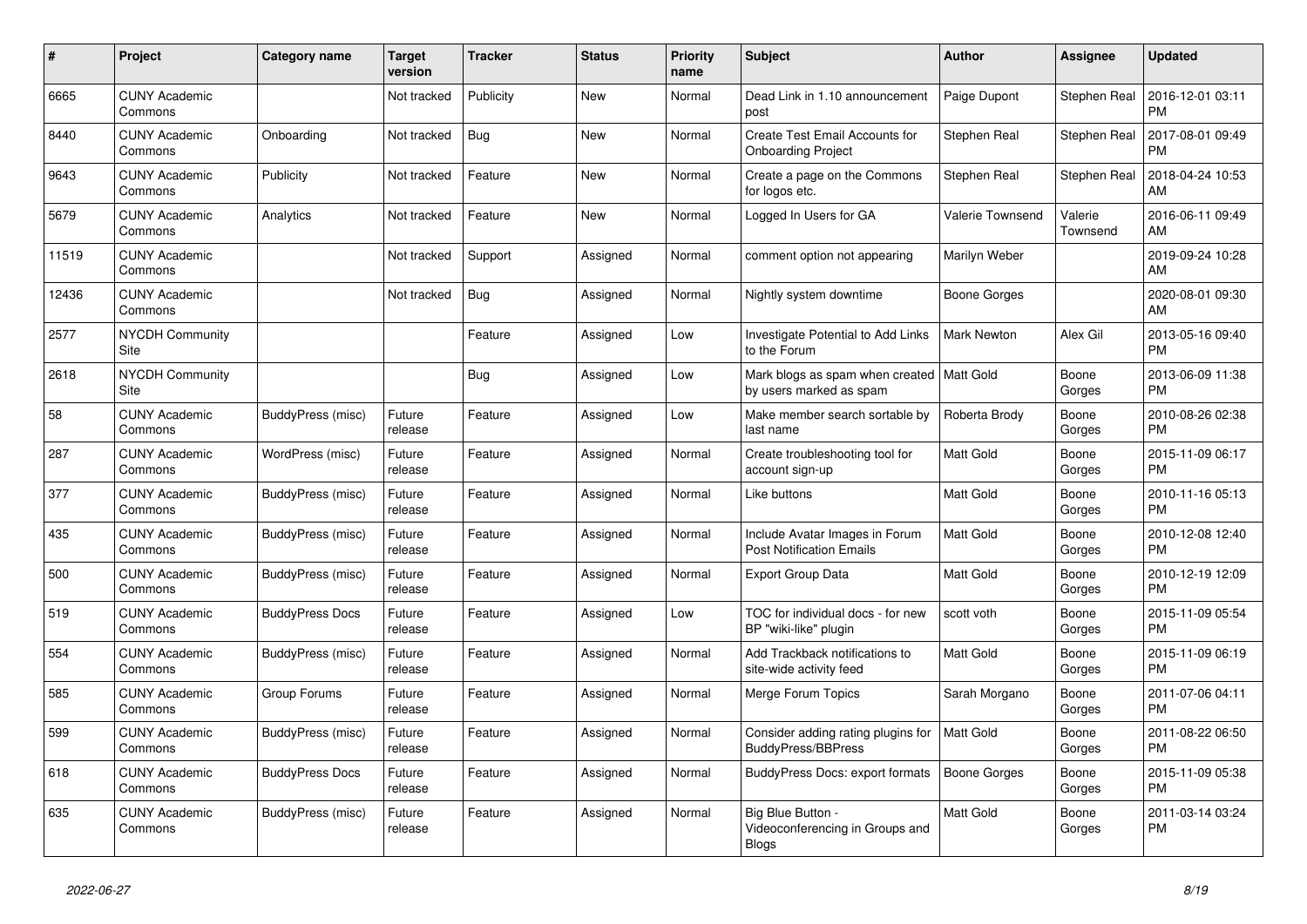| #    | Project                         | Category name            | Target<br>version | <b>Tracker</b> | <b>Status</b> | <b>Priority</b><br>name | <b>Subject</b>                                                        | <b>Author</b>      | Assignee        | <b>Updated</b>                |
|------|---------------------------------|--------------------------|-------------------|----------------|---------------|-------------------------|-----------------------------------------------------------------------|--------------------|-----------------|-------------------------------|
| 658  | <b>CUNY Academic</b><br>Commons | <b>WordPress Plugins</b> | Future<br>release | Feature        | Assigned      | Normal                  | Rebulid Sitewide Tag Suggestion                                       | <b>Matt Gold</b>   | Boone<br>Gorges | 2015-01-05 08:47<br><b>PM</b> |
| 1165 | <b>CUNY Academic</b><br>Commons | <b>Email Invitations</b> | Future<br>release | Feature        | Assigned      | Low                     | Allow saved lists of invitees under<br>Send Invites                   | Boone Gorges       | Boone<br>Gorges | 2015-11-09 06:03<br><b>PM</b> |
| 1417 | <b>CUNY Academic</b><br>Commons | <b>BuddyPress Docs</b>   | Future<br>release | Feature        | Assigned      | Low                     | Bulk actions for BuddyPress Docs                                      | Boone Gorges       | Boone<br>Gorges | 2016-10-17 10:41<br><b>PM</b> |
| 1422 | <b>CUNY Academic</b><br>Commons | <b>BuddyPress Docs</b>   | Future<br>release | Feature        | Assigned      | Normal                  | Make "created Doc" activity icons<br>non-mini                         | Boone Gorges       | Boone<br>Gorges | 2015-11-09 05:48<br><b>PM</b> |
| 1460 | <b>CUNY Academic</b><br>Commons | Analytics                | Future<br>release | Feature        | Assigned      | Normal                  | <b>Update System Report</b>                                           | <b>Brian Foote</b> | Boone<br>Gorges | 2015-11-09 06:13<br><b>PM</b> |
| 1508 | <b>CUNY Academic</b><br>Commons | WordPress (misc)         | Future<br>release | Feature        | Assigned      | Normal                  | Share login cookies across<br>mapped domains                          | Boone Gorges       | Boone<br>Gorges | 2012-07-02 12:12<br><b>PM</b> |
| 1562 | <b>CUNY Academic</b><br>Commons | <b>WordPress Plugins</b> | Future<br>release | Feature        | Assigned      | Low                     | Play with NYT Collaborative<br><b>Authoring Tool</b>                  | <b>Matt Gold</b>   | Boone<br>Gorges | 2015-01-05 08:47<br><b>PM</b> |
| 1744 | <b>CUNY Academic</b><br>Commons | <b>BuddyPress Docs</b>   | Future<br>release | Feature        | Assigned      | Normal                  | Spreadsheet-style Docs                                                | Boone Gorges       | Boone<br>Gorges | 2015-11-09 06:13<br>PM        |
| 1888 | <b>CUNY Academic</b><br>Commons | Home Page                | Future<br>release | Feature        | Assigned      | Normal                  | Refactor BP MPO Activity Filter to<br>support proper pagination       | Sarah Morgano      | Boone<br>Gorges | 2014-05-01 07:11<br><b>PM</b> |
| 2013 | <b>CUNY Academic</b><br>Commons | <b>Public Portfolio</b>  | Future<br>release | Feature        | Assigned      | Low                     | Have Profile Privacy Options<br>show up only for filled-in fields     | <b>Matt Gold</b>   | Boone<br>Gorges | 2015-11-09 06:09<br><b>PM</b> |
| 2223 | <b>CUNY Academic</b><br>Commons | <b>WordPress Plugins</b> | Future<br>release | Feature        | Assigned      | Low                     | Add Participad to the CUNY<br><b>Academic Commons</b>                 | <b>Matt Gold</b>   | Boone<br>Gorges | 2014-09-17 10:03<br><b>PM</b> |
| 2325 | <b>CUNY Academic</b><br>Commons | BuddyPress (misc)        | Future<br>release | Feature        | Assigned      | Low                     | Profile should have separate<br>fields for first/last names           | local admin        | Boone<br>Gorges | 2015-11-09 06:09<br><b>PM</b> |
| 2523 | <b>CUNY Academic</b><br>Commons | <b>BuddyPress Docs</b>   | Future<br>release | Feature        | Assigned      | Normal                  | Allow Users to Upload Images to<br><b>BP</b> Docs                     | Matt Gold          | Boone<br>Gorges | 2015-11-09 06:14<br><b>PM</b> |
| 2610 | <b>CUNY Academic</b><br>Commons | Group Invitations        | Future<br>release | Feature        | Assigned      | Low                     | Request: Custom invitation<br>message to group invites                | local admin        | Boone<br>Gorges | 2015-11-09 06:13<br><b>PM</b> |
| 3002 | <b>CUNY Academic</b><br>Commons | Search                   | Future<br>release | Feature        | Assigned      | Normal                  | Overhaul CAC search by using<br>external search appliance             | Boone Gorges       | Boone<br>Gorges | 2020-07-15 03:05<br><b>PM</b> |
| 3042 | <b>CUNY Academic</b><br>Commons | <b>Public Portfolio</b>  | Future<br>release | Feature        | Assigned      | Normal                  | Browsing member interests                                             | Matt Gold          | Boone<br>Gorges | 2015-03-21 09:04<br><b>PM</b> |
| 3080 | <b>CUNY Academic</b><br>Commons | Group Files              | Future<br>release | Feature        | Assigned      | Low                     | Create a system to keep track of<br>file changes                      | <b>Matt Gold</b>   | Boone<br>Gorges | 2014-02-26 10:04<br><b>PM</b> |
| 3193 | <b>CUNY Academic</b><br>Commons | Group Forums             | Future<br>release | Feature        | Assigned      | Normal                  | bbPress 2.x dynamic roles and<br><b>RBE</b>                           | Boone Gorges       | Boone<br>Gorges | 2014-09-30 01:30<br><b>PM</b> |
| 3220 | <b>CUNY Academic</b><br>Commons | <b>Public Portfolio</b>  | Future<br>release | Feature        | Assigned      | Normal                  | Add indent/outdent option to<br>Formatting Buttons on Profile<br>Page | <b>Matt Gold</b>   | Boone<br>Gorges | 2014-05-21 10:39<br><b>PM</b> |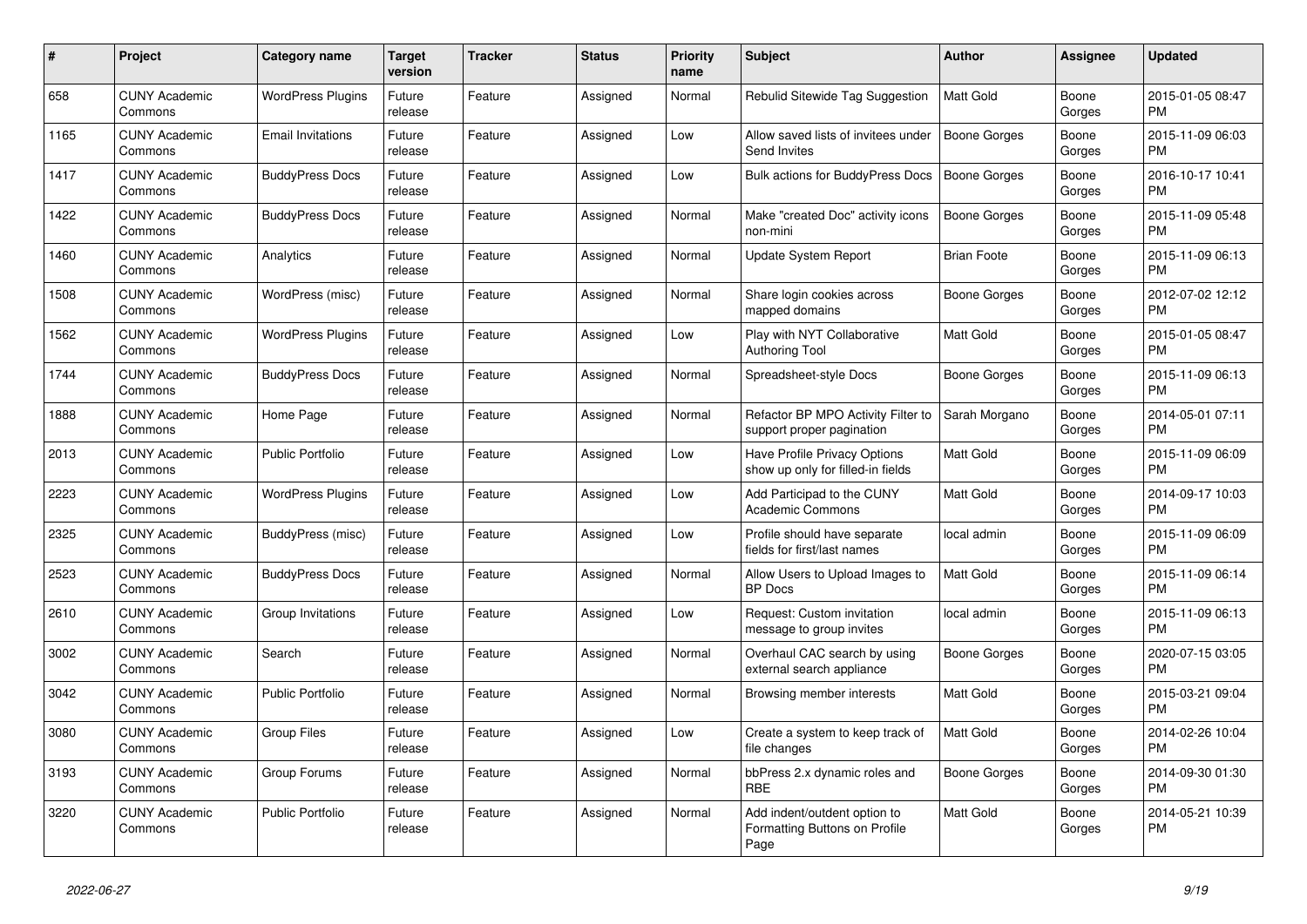| #     | Project                         | Category name                  | Target<br>version | <b>Tracker</b> | <b>Status</b> | <b>Priority</b><br>name | <b>Subject</b>                                                                             | <b>Author</b>     | Assignee        | <b>Updated</b>                |
|-------|---------------------------------|--------------------------------|-------------------|----------------|---------------|-------------------------|--------------------------------------------------------------------------------------------|-------------------|-----------------|-------------------------------|
| 3308  | <b>CUNY Academic</b><br>Commons | Group Invitations              | Future<br>release | Feature        | Assigned      | Normal                  | Allow members to rescind group<br>invitations                                              | <b>Matt Gold</b>  | Boone<br>Gorges | 2015-04-01 08:53<br><b>PM</b> |
| 3475  | <b>CUNY Academic</b><br>Commons | Events                         | Future<br>release | Feature        | Assigned      | Normal                  | Request to add plugin to<br>streamline room<br>booking/appointment booking                 | Naomi Barrettara  | Boone<br>Gorges | 2014-12-01 05:14<br><b>PM</b> |
| 3759  | <b>CUNY Academic</b><br>Commons | WordPress (misc)               | Future<br>release | Feature        | Assigned      | Normal                  | Review Interface for Adding Users   Matt Gold<br>to Blogs                                  |                   | Boone<br>Gorges | 2015-03-24 05:52<br><b>PM</b> |
| 3768  | <b>CUNY Academic</b><br>Commons | <b>Public Portfolio</b>        | Future<br>release | Feature        | Assigned      | Normal                  | Institutions/Past positions on<br>public portfolios                                        | <b>Matt Gold</b>  | Boone<br>Gorges | 2018-04-23 10:44<br>AM        |
| 4053  | <b>CUNY Academic</b><br>Commons | Events                         | Future<br>release | Feature        | Assigned      | Normal                  | Create new tab for past events                                                             | <b>Matt Gold</b>  | Boone<br>Gorges | 2015-05-12 02:10<br><b>PM</b> |
| 4238  | <b>CUNY Academic</b><br>Commons | Events                         | Future<br>release | Feature        | Assigned      | Normal                  | Copy Events to Other Groups?                                                               | <b>Matt Gold</b>  | Boone<br>Gorges | 2015-07-02 10:08<br>AM        |
| 4903  | <b>CUNY Academic</b><br>Commons | Events                         | Future<br>release | Design/UX      | Assigned      | Normal                  | Improving visual appearance of<br>event calendars                                          | <b>Matt Gold</b>  | Boone<br>Gorges | 2016-10-13 11:51<br>AM        |
| 4980  | <b>CUNY Academic</b><br>Commons | Home Page                      | Future<br>release | Feature        | Assigned      | Normal                  | CAC Featured Content -- Adding<br>Randomization                                            | Matt Gold         | Boone<br>Gorges | 2016-12-12 03:01<br><b>PM</b> |
| 5234  | <b>CUNY Academic</b><br>Commons | Membership                     | Future<br>release | Feature        | Assigned      | Normal                  | Write Unconfirmed patch for WP                                                             | Boone Gorges      | Boone<br>Gorges | 2016-10-24 11:18<br>AM        |
| 5696  | <b>CUNY Academic</b><br>Commons | Events                         | Future<br>release | Feature        | Assigned      | Normal                  | Events Calendar - display options<br>calendar aggregation                                  | <b>Matt Gold</b>  | Boone<br>Gorges | 2016-10-13 11:44<br>AM        |
| 8836  | <b>CUNY Academic</b><br>Commons | <b>Blogs (BuddyPress)</b>      | Future<br>release | Feature        | Assigned      | Normal                  | Redesign site launch process                                                               | <b>Matt Gold</b>  | Boone<br>Gorges | 2019-10-03 02:49<br><b>PM</b> |
| 8900  | <b>CUNY Academic</b><br>Commons | Accessibility                  | Future<br>release | Feature        | Assigned      | Normal                  | Look into tools to enforce<br>accessibility in WP environment                              | <b>Matt Gold</b>  | Boone<br>Gorges | 2022-04-26 11:59<br>AM        |
| 8901  | <b>CUNY Academic</b><br>Commons | Accessibility                  | Future<br>release | Feature        | Assigned      | Normal                  | Theme analysis for accessibility                                                           | <b>Matt Gold</b>  | Boone<br>Gorges | 2022-04-26 11:59<br>AM        |
| 9895  | <b>CUNY Academic</b><br>Commons | Onboarding                     | Future<br>release | Feature        | Assigned      | Normal                  | Add "Accept Invitation"<br>link/button/function to Group<br>and/or Site invitation emails? | Luke Waltzer      | Boone<br>Gorges | 2018-06-07 12:42<br>PM        |
| 10368 | <b>CUNY Academic</b><br>Commons |                                | Future<br>release | Feature        | Assigned      | Normal                  | Use ORCID data to populate<br>academic profile page                                        | Stephen Francoeur | Boone<br>Gorges | 2018-09-25 01:53<br><b>PM</b> |
| 15604 | <b>CUNY Academic</b><br>Commons | <b>Email Notifications</b>     | Future<br>release | Feature        | Assigned      | Normal                  | <b>Restructure Commons Group</b><br>Digest Email Messages                                  | <b>Matt Gold</b>  | Boone<br>Gorges | 2022-05-26 10:45<br>AM        |
| 3230  | <b>CUNY Academic</b><br>Commons | Internal Tools and<br>Workflow | Not tracked       | Feature        | Assigned      | High                    | Scripts for quicker<br>provisioning/updating of<br>development environments                | Boone Gorges      | Boone<br>Gorges | 2016-01-26 04:54<br><b>PM</b> |
| 9941  | <b>CUNY Academic</b><br>Commons | Wiki                           | Not tracked       | Support        | Assigned      | Normal                  | Wiki functionality                                                                         | Matt Gold         | Boone<br>Gorges | 2018-06-26 10:57<br>AM        |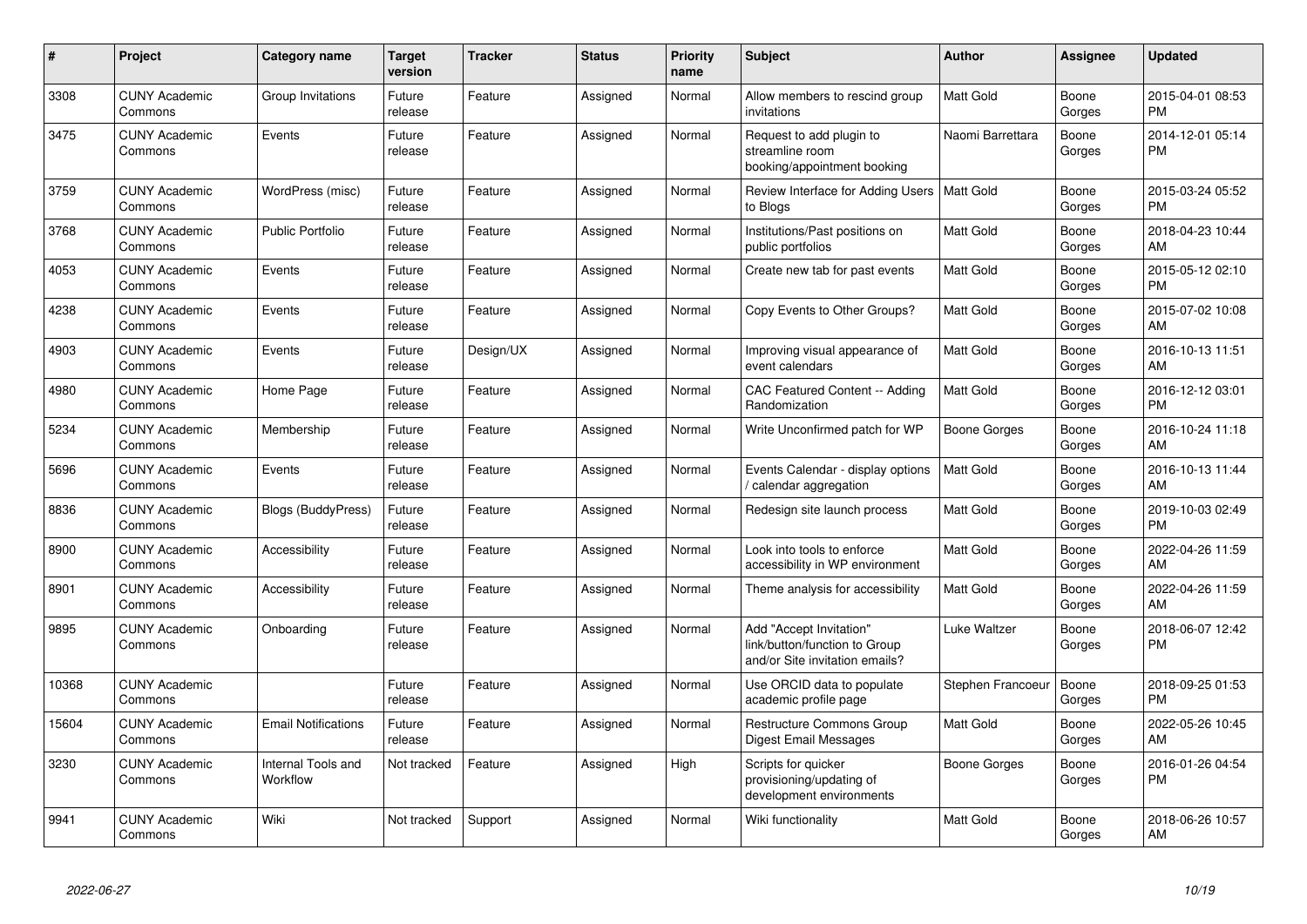| $\#$ | Project                         | Category name            | <b>Target</b><br>version | <b>Tracker</b> | <b>Status</b> | Priority<br>name | <b>Subject</b>                                                         | <b>Author</b>       | Assignee            | <b>Updated</b>                |
|------|---------------------------------|--------------------------|--------------------------|----------------|---------------|------------------|------------------------------------------------------------------------|---------------------|---------------------|-------------------------------|
| 365  | <b>CUNY Academic</b><br>Commons | WordPress (misc)         | Future<br>release        | Feature        | Assigned      | Normal           | <b>Create Mouseover Tooltips</b><br>throughout Site                    | Matt Gold           | Chris Stein         | 2015-11-09 06:18<br><b>PM</b> |
| 860  | <b>CUNY Academic</b><br>Commons | Design                   | Future<br>release        | Design/UX      | Assigned      | Normal           | <b>Standardize Button Treatment</b><br>Across the Commons              | Chris Stein         | Chris Stein         | 2014-05-01 09:45<br>AM        |
| 2754 | <b>CUNY Academic</b><br>Commons | Design                   | Future<br>release        | Feature        | Assigned      | Normal           | Determine strategy for CAC logo<br>handling in top header              | Micki Kaufman       | Chris Stein         | 2015-01-05 08:53<br>PM        |
| 2832 | <b>CUNY Academic</b><br>Commons | <b>Public Portfolio</b>  | Future<br>release        | Feature        | Assigned      | Normal           | Improve interface for (not)<br>auto-linking profile fields             | Boone Gorges        | Chris Stein         | 2015-01-05 08:52<br>PM        |
| 2881 | <b>CUNY Academic</b><br>Commons | <b>Public Portfolio</b>  | Future<br>release        | Feature        | Assigned      | Normal           | Redesign the UX for Profiles                                           | Chris Stein         | Chris Stein         | 2016-10-13 12:45<br>PМ        |
| 3330 | <b>CUNY Academic</b><br>Commons | My Commons               | Future<br>release        | Feature        | Assigned      | Normal           | "Commons Information" tool                                             | Boone Gorges        | Chris Stein         | 2014-09-22 08:46<br>PM        |
| 3354 | <b>CUNY Academic</b><br>Commons | <b>Group Files</b>       | Future<br>release        | Feature        | Assigned      | Low              | Allow Group Download of Multiple<br><b>Selected Files</b>              | <b>Matt Gold</b>    | Chris Stein         | 2014-08-01 08:50<br>AM        |
| 3770 | <b>CUNY Academic</b><br>Commons | <b>Public Portfolio</b>  | Future<br>release        | Feature        | Assigned      | Normal           | Improve Layout/Formatting of<br>Positions Area on Public<br>Portfolios | Matt Gold           | Chris Stein         | 2015-04-01 09:17<br><b>PM</b> |
| 5827 | <b>CUNY Academic</b><br>Commons | <b>Public Portfolio</b>  | Future<br>release        | Bug            | Assigned      | Normal           | Academic Interests square<br>bracket links not working                 | scott voth          | <b>Chris Stein</b>  | 2016-08-11 11:59<br>РM        |
| 9028 | <b>CUNY Academic</b><br>Commons | Onboarding               | Future<br>release        | Feature        | Assigned      | Normal           | suggest groups to new members<br>during the registration process       | Matt Gold           | Chris Stein         | 2018-10-24 12:34<br>PM        |
| 8078 | <b>CUNY Academic</b><br>Commons | <b>WordPress Plugins</b> | Future<br>release        | System Upgrade | Assigned      | Normal           | <b>CommentPress Updates</b>                                            | Margaret Galvan     | Christian<br>Wach   | 2017-05-08 03:49<br><b>PM</b> |
| 4438 | <b>CUNY Academic</b><br>Commons | Events                   | Future<br>release        | <b>Bug</b>     | Assigned      | Normal           | Events Calendar - Export<br><b>Recurring Events</b>                    | scott voth          | Daniel Jones        | 2016-05-23 04:25<br>РM        |
| 5268 | <b>CUNY Academic</b><br>Commons | Group Forums             | Future<br>release        | Bug            | Assigned      | Normal           | Long-time to post to multiple<br>groups                                | Luke Waltzer        | Daniel Jones        | 2016-09-07 06:31<br>PM        |
| 412  | <b>CUNY Academic</b><br>Commons | <b>WordPress Themes</b>  | Future<br>release        | Feature        | Assigned      | Normal           | <b>Featured Themes</b>                                                 | Matt Gold           | Dominic<br>Giglio   | 2015-01-05 08:44<br><b>PM</b> |
| 940  | <b>CUNY Academic</b><br>Commons | Redmine                  | Future<br>release        | Feature        | Assigned      | Low              | Communication with users after<br>releases                             | Matt Gold           | Dominic<br>Giglio   | 2012-09-09 04:36<br><b>PM</b> |
| 1983 | <b>CUNY Academic</b><br>Commons | Home Page                | Future<br>release        | Feature        | Assigned      | Low              | Media Library integration with<br>Featured Content plugin              | <b>Boone Gorges</b> | Dominic<br>Giglio   | 2014-03-17 10:34<br>AM        |
| 2167 | <b>CUNY Academic</b><br>Commons | WordPress (misc)         | Future<br>release        | <b>Bug</b>     | Assigned      | Normal           | <b>CAC-Livestream Plugin Issues</b>                                    | Michael Smith       | Dominic<br>Giglio   | 2015-01-02 03:06<br><b>PM</b> |
| 9835 | <b>CUNY Academic</b><br>Commons | Group Forums             | Future<br>release        | <b>Bug</b>     | Assigned      | Normal           | add a "like" function?                                                 | Marilyn Weber       | <b>Erik Trainer</b> | 2018-06-05 01:49<br><b>PM</b> |
| 8666 | <b>CUNY Academic</b><br>Commons | Teaching                 | Not tracked              | Documentation  | Assigned      | Normal           | Create Teaching on the<br>Commons Resource Page                        | Matt Gold           | Laurie Hurson       | 2019-09-23 03:16<br><b>PM</b> |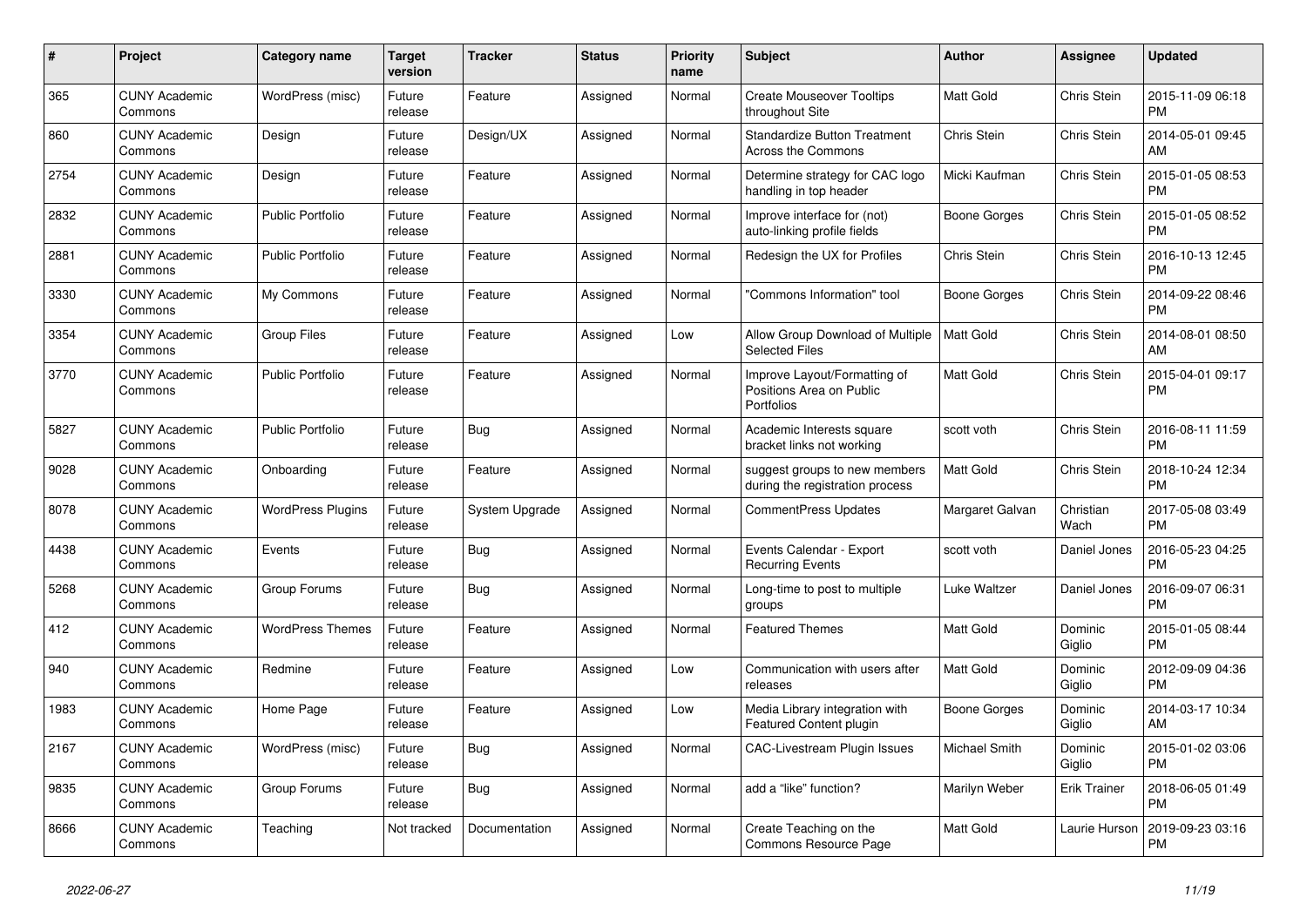| #     | Project                         | <b>Category name</b>       | <b>Target</b><br>version | <b>Tracker</b> | <b>Status</b> | <b>Priority</b><br>name | Subject                                                                               | Author              | <b>Assignee</b>    | <b>Updated</b>                |
|-------|---------------------------------|----------------------------|--------------------------|----------------|---------------|-------------------------|---------------------------------------------------------------------------------------|---------------------|--------------------|-------------------------------|
| 11517 | <b>CUNY Academic</b><br>Commons |                            | Not tracked              | Feature        | Assigned      | Normal                  | wp-accessibility plugin should not<br>strip 'target=" blank" by default               | <b>Boone Gorges</b> | Laurie Hurson      | 2019-09-24 09:57<br>AM        |
| 5955  | <b>CUNY Academic</b><br>Commons | Outreach                   | Future<br>release        | Feature        | Assigned      | Normal                  | Create auto-newsletter for<br>commons members                                         | Matt Gold           | Luke Waltzer       | 2016-08-30 10:34<br>AM        |
| 2666  | <b>CUNY Academic</b><br>Commons | About page                 | Not tracked              | Documentation  | Assigned      | Normal                  | <b>Update About Text</b>                                                              | Chris Stein         | Luke Waltzer       | 2016-03-04 11:19<br>AM        |
| 6298  | <b>CUNY Academic</b><br>Commons | User Experience            | Not tracked              | Design/UX      | Assigned      | Normal                  | Examine data from survey                                                              | <b>Matt Gold</b>    | Margaret<br>Galvan | 2016-10-14 12:16<br><b>PM</b> |
| 7828  | <b>CUNY Academic</b><br>Commons |                            | Not tracked              | Feature        | Assigned      | Normal                  | Theme Assessment 2017                                                                 | Margaret Galvan     | Margaret<br>Galvan | 2017-05-02 10:41<br><b>PM</b> |
| 8837  | <b>CUNY Academic</b><br>Commons |                            | Not tracked              | Feature        | Assigned      | Normal                  | Create a form to request info from<br>people requesting premium<br>themes and plugins | <b>Matt Gold</b>    | Marilyn<br>Weber   | 2017-11-14 03:35<br><b>PM</b> |
| 370   | <b>CUNY Academic</b><br>Commons | Registration               | Future<br>release        | Feature        | Assigned      | High                    | <b>Guest Accounts</b>                                                                 | <b>Matt Gold</b>    | <b>Matt Gold</b>   | 2015-04-09 09:33<br><b>PM</b> |
| 2175  | <b>CUNY Academic</b><br>Commons | WordPress (misc)           | Not tracked              | Support        | Assigned      | Normal                  | Subscibe 2 vs. Jetpack<br>subscription options                                        | local admin         | <b>Matt Gold</b>   | 2016-01-26 04:58<br><b>PM</b> |
| 8898  | <b>CUNY Academic</b><br>Commons | Social Paper               | Not tracked              | Feature        | Assigned      | Normal                  | Usage data on docs and social<br>paper                                                | <b>Matt Gold</b>    | Matt Gold          | 2017-11-16 11:32<br>AM        |
| 9015  | <b>CUNY Academic</b><br>Commons | Groups (misc)              | Not tracked              | Outreach       | Assigned      | Normal                  | Email group admins the email<br>addresses of their groups                             | <b>Matt Gold</b>    | Matt Gold          | 2018-01-02 09:54<br>AM        |
| 8902  | <b>CUNY Academic</b><br>Commons | Design                     | Not tracked              | Feature        | Assigned      | Normal                  | Report back on research on<br><b>BuddyPress themes</b>                                | Matt Gold           | Michael Smith      | 2017-11-10 12:31<br><b>PM</b> |
| 6392  | <b>CUNY Academic</b><br>Commons | Group Forums               | Future<br>release        | Design/UX      | Assigned      | Low                     | Composition/Preview Panes in<br>Forum Posts                                           | Luke Waltzer        | Paige Dupont       | 2016-10-21 04:26<br><b>PM</b> |
| 14439 | <b>CUNY Academic</b><br>Commons | Spam/Spam<br>Prevention    | 2.0.2                    | Support        | Assigned      | Normal                  | Aprroved comments held for<br>moderation                                              | Laurie Hurson       | Raymond<br>Hoh     | 2022-06-14 11:36<br>AM        |
| 16306 | <b>CUNY Academic</b><br>Commons | Messages                   | 2.0.2                    | <b>Bug</b>     | Assigned      | Normal                  | Confusing messaging on send<br>message page                                           | Matt Gold           | Raymond<br>Hoh     | 2022-06-27 08:09<br><b>PM</b> |
| 2571  | <b>NYCDH Community</b><br>Site  |                            |                          | Feature        | Assigned      | Normal                  | Add Google custom search box to<br>homepage                                           | <b>Mark Newton</b>  | Raymond<br>Hoh     | 2013-05-18 07:49<br><b>PM</b> |
| 2574  | <b>NYCDH Community</b><br>Site  |                            |                          | Feature        | Assigned      | Normal                  | Add Way to Upload Files to<br>Groups                                                  | Mark Newton         | Raymond<br>Hoh     | 2013-05-18 07:46<br><b>PM</b> |
| 8992  | NYCDH Community<br>Site         |                            |                          | Bug            | Assigned      | Normal                  | Multiple RBE error reports                                                            | Matt Gold           | Raymond<br>Hoh     | 2017-12-11 05:43<br>PM        |
| 13946 | <b>CUNY Academic</b><br>Commons | <b>WordPress Plugins</b>   | 2.1.0                    | Support        | Assigned      | Normal                  | Custom Embed handler For<br>OneDrive files                                            | scott voth          | Raymond<br>Hoh     | 2022-05-26 10:46<br>AM        |
| 333   | <b>CUNY Academic</b><br>Commons | <b>Email Notifications</b> | Future<br>release        | Feature        | Assigned      | Low                     | Delay Forum Notification Email<br>Delivery Until After Editing Period<br>Ends         | Matt Gold           | Raymond<br>Hoh     | 2015-11-09 06:01<br><b>PM</b> |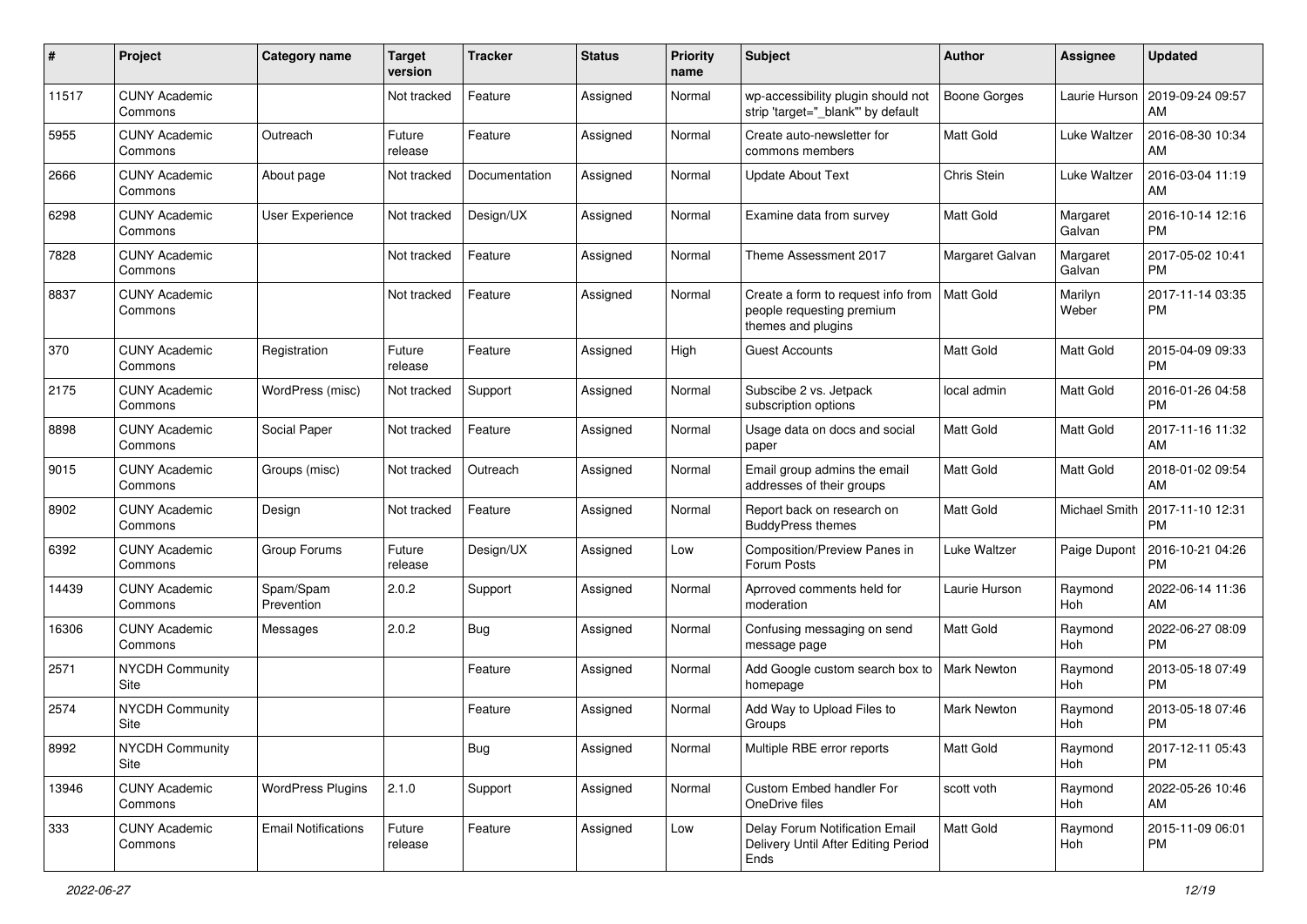| $\#$  | <b>Project</b>                  | Category name             | <b>Target</b><br>version | Tracker    | <b>Status</b> | <b>Priority</b><br>name | <b>Subject</b>                                                               | <b>Author</b>           | <b>Assignee</b>       | <b>Updated</b>                |
|-------|---------------------------------|---------------------------|--------------------------|------------|---------------|-------------------------|------------------------------------------------------------------------------|-------------------------|-----------------------|-------------------------------|
| 1192  | <b>CUNY Academic</b><br>Commons | <b>Group Files</b>        | Future<br>release        | Feature    | Assigned      | Low                     | When posting group files, allow<br>users to add a category without<br>saving | <b>Matt Gold</b>        | Raymond<br>Hoh        | 2015-11-09 05:53<br><b>PM</b> |
| 3192  | <b>CUNY Academic</b><br>Commons | Group Forums              | Future<br>release        | Feature    | Assigned      | Normal                  | Customizable forum views for<br>bbPress 2.x group forums                     | <b>Boone Gorges</b>     | Raymond<br><b>Hoh</b> | 2015-11-09 12:47<br><b>PM</b> |
| 3492  | <b>CUNY Academic</b><br>Commons | <b>WordPress Themes</b>   | Future<br>release        | Support    | Assigned      | Normal                  | Add CBOX theme to the<br>Commons                                             | scott voth              | Raymond<br><b>Hoh</b> | 2014-10-08 05:55<br><b>PM</b> |
| 3517  | <b>CUNY Academic</b><br>Commons | My Commons                | Future<br>release        | Feature    | Assigned      | Normal                  | Mute/Unmute My Commons<br>updates                                            | <b>Matt Gold</b>        | Raymond<br>Hoh        | 2015-11-09 01:19<br><b>PM</b> |
| 3536  | <b>CUNY Academic</b><br>Commons | My Commons                | Future<br>release        | Feature    | Assigned      | Normal                  | Infinite Scroll on My Commons<br>page                                        | <b>Matt Gold</b>        | Raymond<br>Hoh        | 2015-04-13 04:42<br><b>PM</b> |
| 3577  | <b>CUNY Academic</b><br>Commons | My Commons                | Future<br>release        | Design/UX  | Assigned      | Normal                  | Replies to items in My Commons                                               | <b>Matt Gold</b>        | Raymond<br><b>Hoh</b> | 2015-04-09 05:19<br><b>PM</b> |
| 3662  | <b>CUNY Academic</b><br>Commons | <b>SEO</b>                | Future<br>release        | Feature    | Assigned      | Normal                  | Duplicate Content/SEO/Google<br>issues                                       | <b>Matt Gold</b>        | Raymond<br>Hoh        | 2015-04-13 04:37<br><b>PM</b> |
| 4388  | <b>CUNY Academic</b><br>Commons | WordPress (misc)          | Future<br>release        | <b>Bug</b> | Assigned      | Normal                  | Repeated request for<br>authentication.                                      | Alice.Lynn<br>McMichael | Raymond<br>Hoh        | 2015-08-11 07:35<br><b>PM</b> |
| 5016  | <b>CUNY Academic</b><br>Commons | Events                    | Future<br>release        | Feature    | Assigned      | Low                     | Allow comments to be posted on<br>events                                     | <b>Matt Gold</b>        | Raymond<br><b>Hoh</b> | 2019-03-01 02:23<br><b>PM</b> |
| 5691  | <b>CUNY Academic</b><br>Commons | <b>Blogs (BuddyPress)</b> | Future<br>release        | <b>Bug</b> | Assigned      | High                    | Differing numbers on Sites display                                           | <b>Matt Gold</b>        | Raymond<br>Hoh        | 2016-06-13 01:37<br><b>PM</b> |
| 10659 | <b>CUNY Academic</b><br>Commons | Group Forums              | Future<br>release        | Feature    | Assigned      | Normal                  | Post to multiple groups via email                                            | Matt Gold               | Raymond<br>Hoh        | 2018-11-15 12:54<br>AM        |
| 6671  | <b>CUNY Academic</b><br>Commons | Reply By Email            | Not tracked              | Bug        | Assigned      | Normal                  | 'Post too often" RBE error<br>message                                        | <b>Matt Gold</b>        | Raymond<br>Hoh        | 2016-11-11 09:55<br>AM        |
| 6995  | <b>CUNY Academic</b><br>Commons | Home Page                 | Not tracked              | <b>Bug</b> | Assigned      | Normal                  | member filter on homepage not<br>working                                     | <b>Matt Gold</b>        | Raymond<br>Hoh        | 2016-12-11 09:46<br><b>PM</b> |
| 8976  | <b>CUNY Academic</b><br>Commons | Reply By Email            | Not tracked              | Feature    | Assigned      | Normal                  | Package RBE new topics<br>posting?                                           | <b>Matt Gold</b>        | Raymond<br>Hoh        | 2017-12-04 02:34<br><b>PM</b> |
| 497   | <b>CUNY Academic</b><br>Commons | <b>WordPress Plugins</b>  | Future<br>release        | Feature    | Assigned      | Normal                  | Drag and Drop Ordering on<br>Gallery Post Plugin                             | Matt Gold               | Ron Rennick           | 2015-11-09 06:18<br><b>PM</b> |
| 310   | <b>CUNY Academic</b><br>Commons | BuddyPress (misc)         | Future<br>release        | Feature    | Assigned      | Low                     | <b>Friend Request Email</b>                                                  | <b>Matt Gold</b>        | Samantha<br>Raddatz   | 2015-11-09 05:08<br><b>PM</b> |
| 481   | <b>CUNY Academic</b><br>Commons | Groups (misc)             | Future<br>release        | Feature    | Assigned      | Normal                  | ability to archive inactive groups<br>and blogs                              | Michael Mandiberg       | Samantha<br>Raddatz   | 2015-11-09 05:56<br><b>PM</b> |
| 653   | <b>CUNY Academic</b><br>Commons | Group Blogs               | Future<br>release        | Feature    | Assigned      | Normal                  | Redesign Integration of Groups<br>and Blogs                                  | <b>Matt Gold</b>        | Samantha<br>Raddatz   | 2015-11-09 05:40<br><b>PM</b> |
| 1105  | <b>CUNY Academic</b><br>Commons | WordPress (misc)          | Future<br>release        | Feature    | Assigned      | Normal                  | Rephrase Blog Privacy Options                                                | <b>Matt Gold</b>        | Samantha<br>Raddatz   | 2015-11-09 06:19<br><b>PM</b> |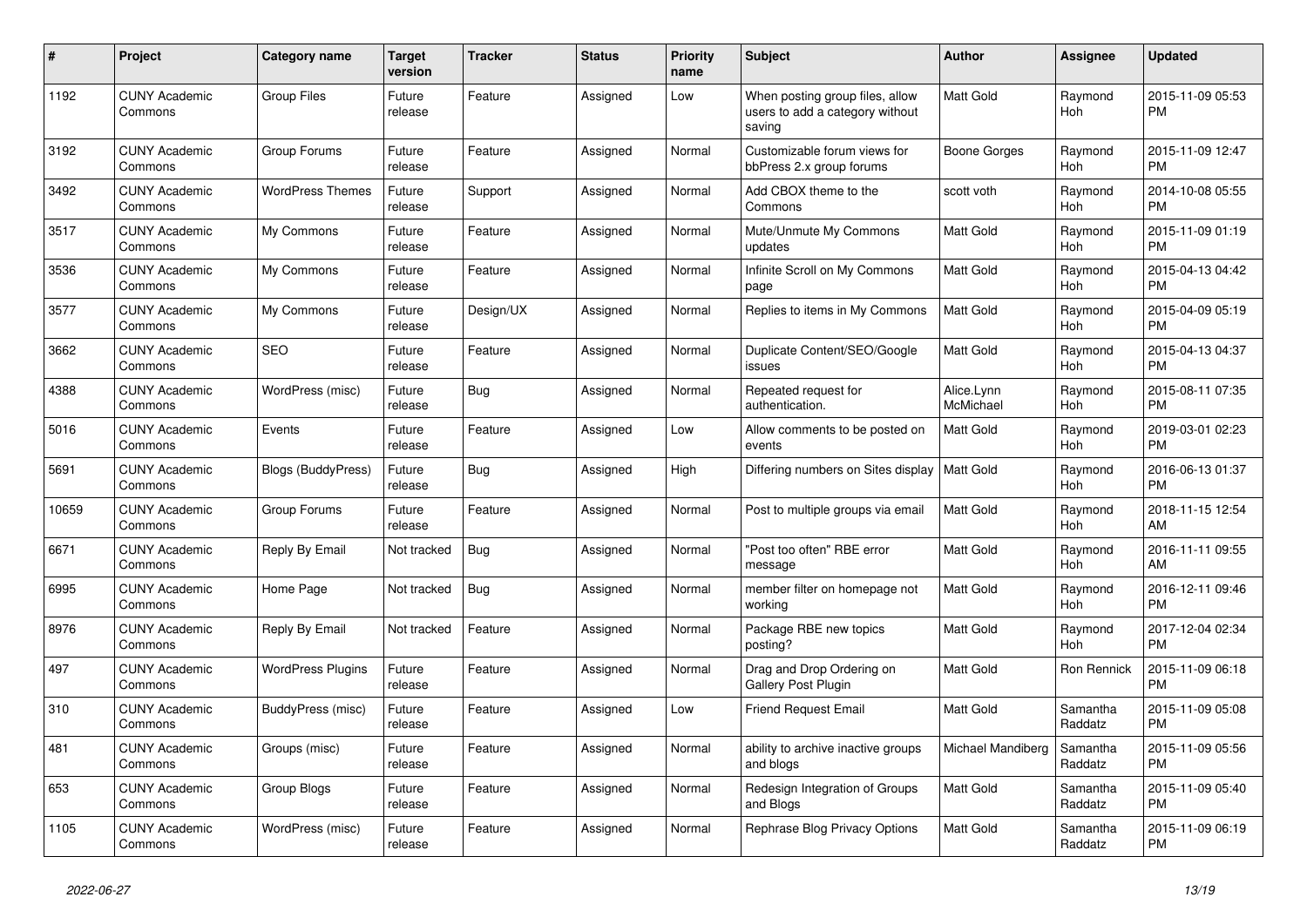| #    | Project                         | Category name           | <b>Target</b><br>version | <b>Tracker</b> | <b>Status</b> | <b>Priority</b><br>name | Subject                                                                            | <b>Author</b>        | Assignee            | <b>Updated</b>                |
|------|---------------------------------|-------------------------|--------------------------|----------------|---------------|-------------------------|------------------------------------------------------------------------------------|----------------------|---------------------|-------------------------------|
| 3458 | <b>CUNY Academic</b><br>Commons | Groups (misc)           | Future<br>release        | Feature        | Assigned      | Normal                  | Filter Members of Group by<br>Campus                                               | <b>Michael Smith</b> | Samantha<br>Raddatz | 2014-09-26 08:32<br><b>PM</b> |
| 3473 | <b>CUNY Academic</b><br>Commons | User Experience         | Future<br>release        | Feature        | Assigned      | Normal                  | Commons profile: Add help info<br>about "Positions" replacing "title"              | Keith Miyake         | Samantha<br>Raddatz | 2015-11-09 02:28<br><b>PM</b> |
| 4221 | <b>CUNY Academic</b><br>Commons | Group Forums            | Future<br>release        | Design/UX      | Assigned      | Normal                  | Add 'Number of Posts' display<br>option to Forum page                              | Samantha Raddatz     | Samantha<br>Raddatz | 2015-06-26 02:21<br><b>PM</b> |
| 4404 | <b>CUNY Academic</b><br>Commons | <b>Public Portfolio</b> | Future<br>release        | Design/UX      | Assigned      | Normal                  | Change color of permissions info<br>on portfolio editing interface                 | Matt Gold            | Samantha<br>Raddatz | 2015-08-11 05:28<br><b>PM</b> |
| 4661 | <b>CUNY Academic</b><br>Commons | <b>User Experience</b>  | Future<br>release        | Bug            | Assigned      | Normal                  | Simplify Events text                                                               | Matt Gold            | Samantha<br>Raddatz | 2015-10-02 09:06<br>PM        |
| 5225 | <b>CUNY Academic</b><br>Commons | Registration            | Future<br>release        | Feature        | Assigned      | Normal                  | On-boarding Issues                                                                 | Luke Waltzer         | Samantha<br>Raddatz | 2016-02-12 02:58<br>PМ        |
| 4027 | <b>CUNY Academic</b><br>Commons | Commons In A Box        | Not tracked              | Design/UX      | Assigned      | Normal                  | Usability review of CBOX update<br>procedures                                      | Matt Gold            | Samantha<br>Raddatz | 2015-05-11 06:36<br><b>PM</b> |
| 4235 | <b>CUNY Academic</b><br>Commons |                         | Not tracked              | Design/UX      | Assigned      | Normal                  | Explore user experience around<br>comments on forum topics vs<br>docs              | Matt Gold            | Samantha<br>Raddatz | 2015-07-21 10:23<br>AM        |
| 4986 | <b>CUNY Academic</b><br>Commons | ZenDesk                 | Not tracked              | Support        | Assigned      | Normal                  | Prepare documentation for<br>Zendesk re web widget                                 | Matt Gold            | Samantha<br>Raddatz | 2016-02-25 03:09<br><b>PM</b> |
| 3510 | <b>CUNY Academic</b><br>Commons | Publicity               | 1.7                      | Publicity      | Assigned      | Normal                  | Post on the News Blog re: 'My<br>Commons'                                          | Micki Kaufman        | Sarah<br>Morgano    | 2014-10-15 11:18<br>AM        |
| 3511 | <b>CUNY Academic</b><br>Commons | Publicity               | 1.7                      | Publicity      | Assigned      | Normal                  | Social media for 1.7                                                               | Micki Kaufman        | Sarah<br>Morgano    | 2014-10-14 03:32<br><b>PM</b> |
| 2612 | <b>CUNY Academic</b><br>Commons |                         | Not tracked              | Publicity      | Assigned      | Normal                  | Pinterest site for the Commons                                                     | local admin          | Sarah<br>Morgano    | 2016-03-04 11:19<br>AM        |
| 636  | <b>CUNY Academic</b><br>Commons | WordPress (misc)        | Not tracked              | Support        | Assigned      | Normal                  | Create Lynda.com-like Table of<br>Contents for Prospective Tutorial<br>Screencasts | Matt Gold            | scott voth          | 2016-02-23 03:12<br><b>PM</b> |
| 3524 | <b>CUNY Academic</b><br>Commons | Documentation           | Not tracked              | Documentation  | Assigned      | Normal                  | Post describing all you can do<br>when starting up a new<br>blog/group             | Matt Gold            | scott voth          | 2014-10-04 12:56<br><b>PM</b> |
| 6115 | <b>CUNY Academic</b><br>Commons | Publicity               | Not tracked              | Feature        | Assigned      | Normal                  | create digital signage for GC                                                      | Matt Gold            | scott voth          | 2016-10-11 10:09<br><b>PM</b> |
| 4070 | <b>CUNY Academic</b><br>Commons | Analytics               | Not tracked              | Support        | Assigned      | Normal                  | Request for JITP site analytics                                                    | Matt Gold            | Seth Persons        | 2016-02-23 03:09<br><b>PM</b> |
| 5316 | <b>CUNY Academic</b><br>Commons | <b>User Experience</b>  | Future<br>release        | Feature        | Assigned      | Normal                  | Prompt user email address<br>updates                                               | Matt Gold            | Stephen Real        | 2016-12-21 03:30<br>PM        |
| 1423 | <b>CUNY Academic</b><br>Commons | BuddyPress (misc)       | Future<br>release        | Feature        | Assigned      | Low                     | Show an avatar for pingback<br>comment activity items                              | Boone Gorges         | <b>Tahir Butt</b>   | 2016-10-24 12:03<br><b>PM</b> |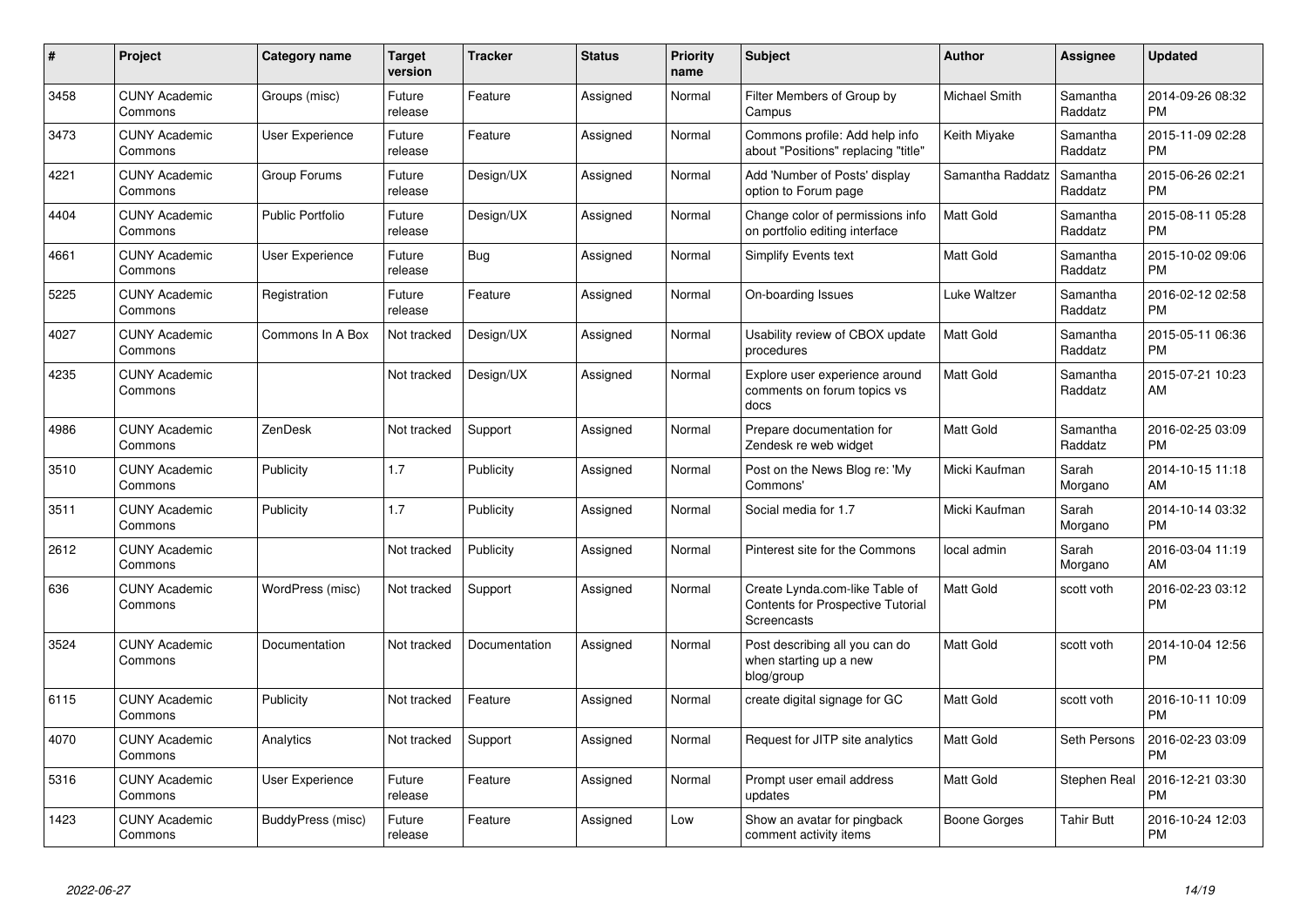| #     | <b>Project</b>                  | Category name            | <b>Target</b><br>version | <b>Tracker</b> | <b>Status</b>        | <b>Priority</b><br>name | Subject                                                            | <b>Author</b>       | <b>Assignee</b>       | <b>Updated</b>                |
|-------|---------------------------------|--------------------------|--------------------------|----------------|----------------------|-------------------------|--------------------------------------------------------------------|---------------------|-----------------------|-------------------------------|
| 3090  | <b>CUNY Academic</b><br>Commons | Twitter page             | Future<br>release        | Feature        | Assigned             | Normal                  | Prevent Retweets from showing<br>up on Commons twitter page        | <b>Matt Gold</b>    | <b>Tahir Butt</b>     | 2016-10-24 11:31<br>AM        |
| 6426  | <b>CUNY Academic</b><br>Commons | Spam/Spam<br>Prevention  | Future<br>release        | Feature        | Assigned             | Normal                  | Force captcha on all comments?                                     | <b>Matt Gold</b>    | <b>Tahir Butt</b>     | 2016-10-24 02:06<br><b>PM</b> |
| 5581  | <b>CUNY Academic</b><br>Commons | Analytics                | Future<br>release        | Feature        | Assigned             | Normal                  | <b>Explore alternatives to Google</b><br>Analytics                 | Matt Gold           | Valerie<br>Townsend   | 2020-04-17 03:12<br><b>PM</b> |
| 11848 | <b>CUNY Academic</b><br>Commons |                          | Not tracked              | Support        | Hold                 | Normal                  | a Dean of Faculty wants to share<br>a large file                   | Marilyn Weber       |                       | 2019-09-24 08:44<br>AM        |
| 13912 | <b>CUNY Academic</b><br>Commons |                          | Not tracked              | Feature        | Hold                 | Low                     | posting "missed schedule"                                          | Marilyn Weber       |                       | 2021-02-23 10:46<br>AM        |
| 2576  | <b>NYCDH Community</b><br>Site  |                          |                          | Bug            | Hold                 | Low                     | Test Next Button in Javascript<br><b>Tutorial Under Activities</b> | Mark Newton         | Alex Gil              | 2013-05-18 02:55<br><b>PM</b> |
| 8756  | <b>CUNY Academic</b><br>Commons | <b>Group Blogs</b>       | Future<br>release        | Feature        | Hold                 | Normal                  | Connect multiple blogs to one<br>group?                            | Matt Gold           | Boone<br>Gorges       | 2017-09-30 10:42<br>AM        |
| 14113 | <b>CUNY Academic</b><br>Commons | WordPress (misc)         | Future<br>release        | Bug            | Hold                 | Normal                  | Block Editor Not Working on this<br>page - Json error              | scott voth          | Boone<br>Gorges       | 2021-03-05 11:01<br>AM        |
| 16092 | <b>CUNY Academic</b><br>Commons |                          | Future<br>release        | Feature        | Hold                 | Normal                  | Don't show main site in Site<br>search results                     | <b>Boone Gorges</b> | Boone<br>Gorges       | 2022-05-17 03:12<br><b>PM</b> |
| 3939  | <b>CUNY Academic</b><br>Commons | <b>WordPress Plugins</b> | Future<br>release        | Bug            | Hold                 | Normal                  | Activity stream support for<br>Co-Authors Plus plugin              | Raymond Hoh         | Raymond<br>Hoh        | 2015-11-09 06:13<br><b>PM</b> |
| 3369  | <b>CUNY Academic</b><br>Commons | Reply By Email           | Not tracked              | Outreach       | Hold                 | Normal                  | Release reply by email to WP<br>plugin directory                   | Matt Gold           | Raymond<br><b>Hoh</b> | 2016-03-01 12:46<br><b>PM</b> |
| 8991  | <b>CUNY Academic</b><br>Commons | Reply By Email           | Not tracked              | <b>Bug</b>     | Hold                 | Normal                  | RBE duplicate email message<br>issue                               | Matt Gold           | Raymond<br>Hoh        | 2018-02-18 08:53<br><b>PM</b> |
| 9060  | <b>CUNY Academic</b><br>Commons | Commons In A Box         | Not tracked              | <b>Bug</b>     | Hold                 | Normal                  | Problems with CBox image library<br>upload                         | Lisa Rhody          | Raymond<br>Hoh        | 2018-01-10 03:26<br><b>PM</b> |
| 15169 | <b>CUNY Academic</b><br>Commons |                          | 2.0.2                    | Support        | Reporter<br>Feedback | Normal                  | new Prelude website zipfiles for<br>custom theme and other files.  | Marilyn Weber       |                       | 2022-06-14 11:36<br>AM        |
| 15613 | <b>CUNY Academic</b><br>Commons |                          | 2.0.2                    | Feature        | Reporter<br>Feedback | Normal                  | Adding "Passster" plugin                                           | Laurie Hurson       |                       | 2022-06-14 11:36<br>AM        |
| 15655 | <b>CUNY Academic</b><br>Commons |                          | 2.0.2                    | Support        | Reporter<br>Feedback | Normal                  | Event Aggregator plugin?                                           | Marilyn Weber       |                       | 2022-06-14 11:36<br>AM        |
| 14784 | <b>CUNY Academic</b><br>Commons |                          |                          | Support        | Reporter<br>Feedback | Normal                  | User report of logo problem when<br>using Customizer theme         | Marilyn Weber       |                       | 2021-09-17 10:25<br>AM        |
| 15260 | <b>CUNY Academic</b><br>Commons |                          |                          | Support        | Reporter<br>Feedback | Normal                  | Diacritical markings   European<br>Stages                          | Marilyn Weber       |                       | 2022-02-04 08:16<br>AM        |
| 15370 | <b>CUNY Academic</b><br>Commons |                          |                          | Support        | Reporter<br>Feedback | Normal                  | All-in-One Event Calendar?                                         | Marilyn Weber       |                       | 2022-02-17 11:03<br>AM        |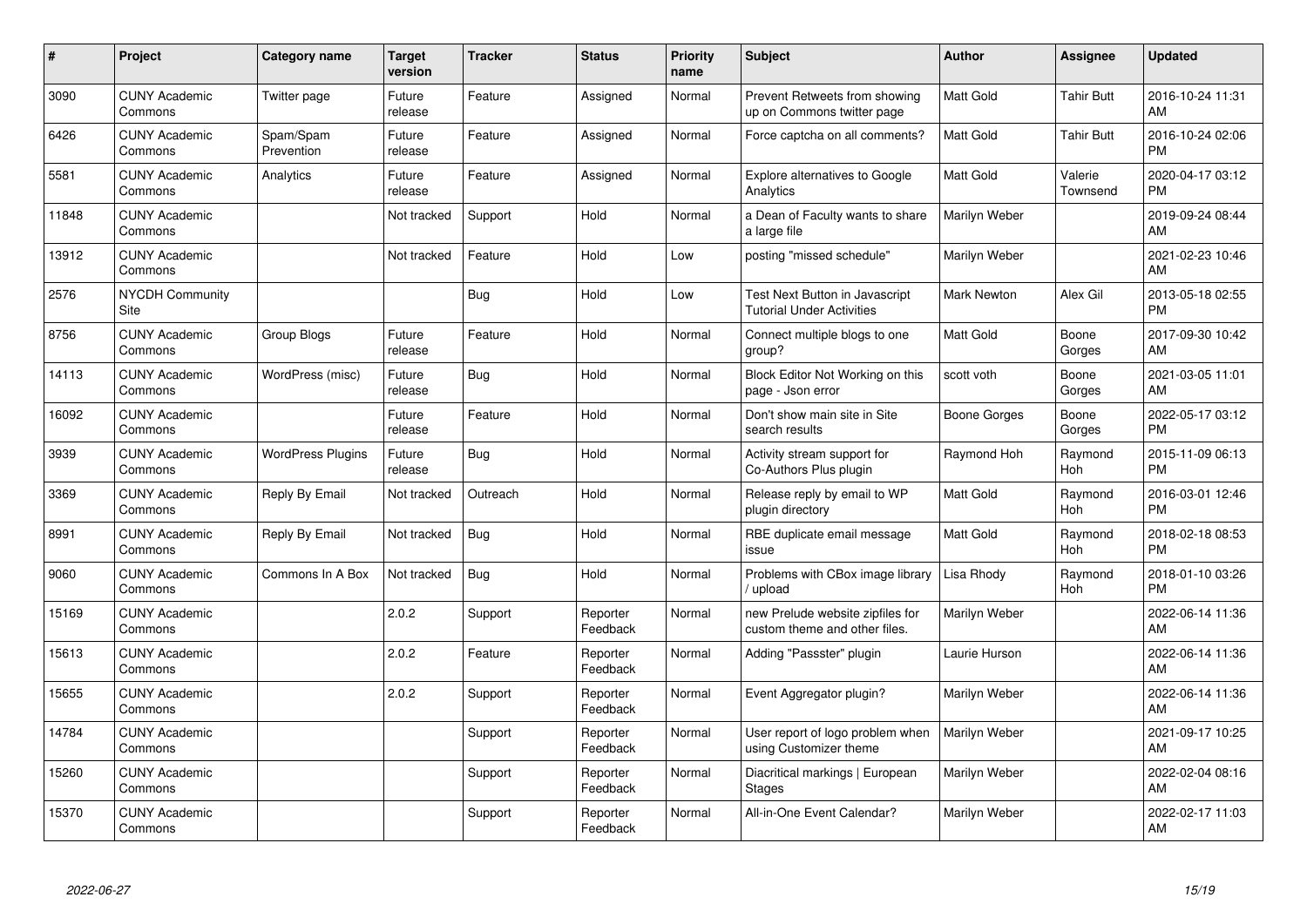| #     | Project                         | <b>Category name</b>      | Target<br>version | <b>Tracker</b> | <b>Status</b>        | <b>Priority</b><br>name | <b>Subject</b>                                                                                | <b>Author</b>           | <b>Assignee</b> | <b>Updated</b>                |
|-------|---------------------------------|---------------------------|-------------------|----------------|----------------------|-------------------------|-----------------------------------------------------------------------------------------------|-------------------------|-----------------|-------------------------------|
| 16099 | <b>CUNY Academic</b><br>Commons |                           |                   | Support        | Reporter<br>Feedback | Normal                  | request for Newsletter Glue                                                                   | Marilyn Weber           |                 | 2022-05-13 12:14<br><b>PM</b> |
| 16290 | <b>CUNY Academic</b><br>Commons |                           |                   | Feature        | Reporter<br>Feedback | Normal                  | Add Table Of Contents Block<br>plug-in                                                        | Raffi<br>Khatchadourian |                 | 2022-06-24 10:26<br>AM        |
| 6356  | <b>CUNY Academic</b><br>Commons | <b>WordPress Plugins</b>  | Future<br>release | <b>Bug</b>     | Reporter<br>Feedback | Low                     | Should Subscribe2 be<br>deprecated?                                                           | Luke Waltzer            |                 | 2017-03-20 12:20<br><b>PM</b> |
| 11131 | <b>CUNY Academic</b><br>Commons |                           | Future<br>release | Feature        | Reporter<br>Feedback | Normal                  | <b>Image Annotation Plugins</b>                                                               | Laurie Hurson           |                 | 2019-02-26 11:33<br>AM        |
| 11788 | <b>CUNY Academic</b><br>Commons | <b>WordPress Plugins</b>  | Future<br>release | Support        | Reporter<br>Feedback | Normal                  | Plugin Request - Browse Aloud                                                                 | scott voth              |                 | 2019-09-24 08:42<br>AM        |
| 10273 | <b>CUNY Academic</b><br>Commons | Registration              | Not tracked       | Support        | Reporter<br>Feedback | Normal                  | users combining CF and campus<br>address                                                      | Marilyn Weber           |                 | 2019-09-18 10:58<br>AM        |
| 10657 | <b>CUNY Academic</b><br>Commons |                           | Not tracked       | Support        | Reporter<br>Feedback | Normal                  | child theme problems                                                                          | Marilyn Weber           |                 | 2018-11-08 01:19<br><b>PM</b> |
| 10769 | <b>CUNY Academic</b><br>Commons | <b>WordPress Themes</b>   | Not tracked       | Bug            | Reporter<br>Feedback | Normal                  | 2011 Theme Sidebar                                                                            | Mark Webb               |                 | 2018-12-04 04:09<br><b>PM</b> |
| 10982 | <b>CUNY Academic</b><br>Commons | Domain Mapping            | Not tracked       | Support        | Reporter<br>Feedback | Normal                  | <b>CNAME</b> question                                                                         | scott voth              |                 | 2019-01-22 04:29<br><b>PM</b> |
| 11077 | <b>CUNY Academic</b><br>Commons | Events                    | Not tracked       | Feature        | Reporter<br>Feedback | Normal                  | Show event category description<br>in event list view                                         | Raffi<br>Khatchadourian |                 | 2019-02-12 10:38<br><b>PM</b> |
| 11120 | <b>CUNY Academic</b><br>Commons | <b>WordPress Plugins</b>  | Not tracked       | Bug            | Reporter<br>Feedback | Normal                  | Events Manager Events Not<br>Showing Up                                                       | Mark Webb               |                 | 2019-02-27 04:10<br><b>PM</b> |
| 11415 | <b>CUNY Academic</b><br>Commons | <b>WordPress Plugins</b>  | Not tracked       | <b>Bug</b>     | Reporter<br>Feedback | Normal                  | Blog Subscriptions in Jetpack                                                                 | Laurie Hurson           |                 | 2019-05-14 10:34<br>AM        |
| 11509 | <b>CUNY Academic</b><br>Commons |                           | Not tracked       | Support        | Reporter<br>Feedback | Normal                  | deleted Page causing a Menu<br>problem?                                                       | Marilyn Weber           |                 | 2019-06-04 09:54<br>AM        |
| 11556 | <b>CUNY Academic</b><br>Commons | Courses                   | Not tracked       | <b>Bug</b>     | Reporter<br>Feedback | Normal                  | Instructor name given in course<br>listing                                                    | Tom Harbison            |                 | 2019-06-25 04:12<br><b>PM</b> |
| 11771 | <b>CUNY Academic</b><br>Commons |                           | Not tracked       | Support        | Reporter<br>Feedback | Normal                  | post displays in sections                                                                     | Marilyn Weber           |                 | 2019-08-20 10:34<br>AM        |
| 11787 | <b>CUNY Academic</b><br>Commons |                           | Not tracked       | Support        | Reporter<br>Feedback | Normal                  | automated comments notifications<br>on ZenDesk                                                | Marilyn Weber           |                 | 2019-08-26 06:18<br><b>PM</b> |
| 12198 | <b>CUNY Academic</b><br>Commons |                           | Not tracked       | <b>Bug</b>     | Reporter<br>Feedback | Normal                  | Duplicate listing in My Sites                                                                 | Tom Harbison            |                 | 2019-12-09 05:50<br><b>PM</b> |
| 12350 | <b>CUNY Academic</b><br>Commons | <b>Blogs (BuddyPress)</b> | Not tracked       | Support        | Reporter<br>Feedback | Normal                  | URL creation problem                                                                          | Marilyn Weber           |                 | 2020-02-03 11:27<br>AM        |
| 12360 | <b>CUNY Academic</b><br>Commons | <b>WordPress Themes</b>   | Not tracked       | Bug            | Reporter<br>Feedback | Normal                  | site just says "DANTE We are<br>currently in maintenance mode,<br>please check back shortly." | Marilyn Weber           |                 | 2020-02-04 12:13<br><b>PM</b> |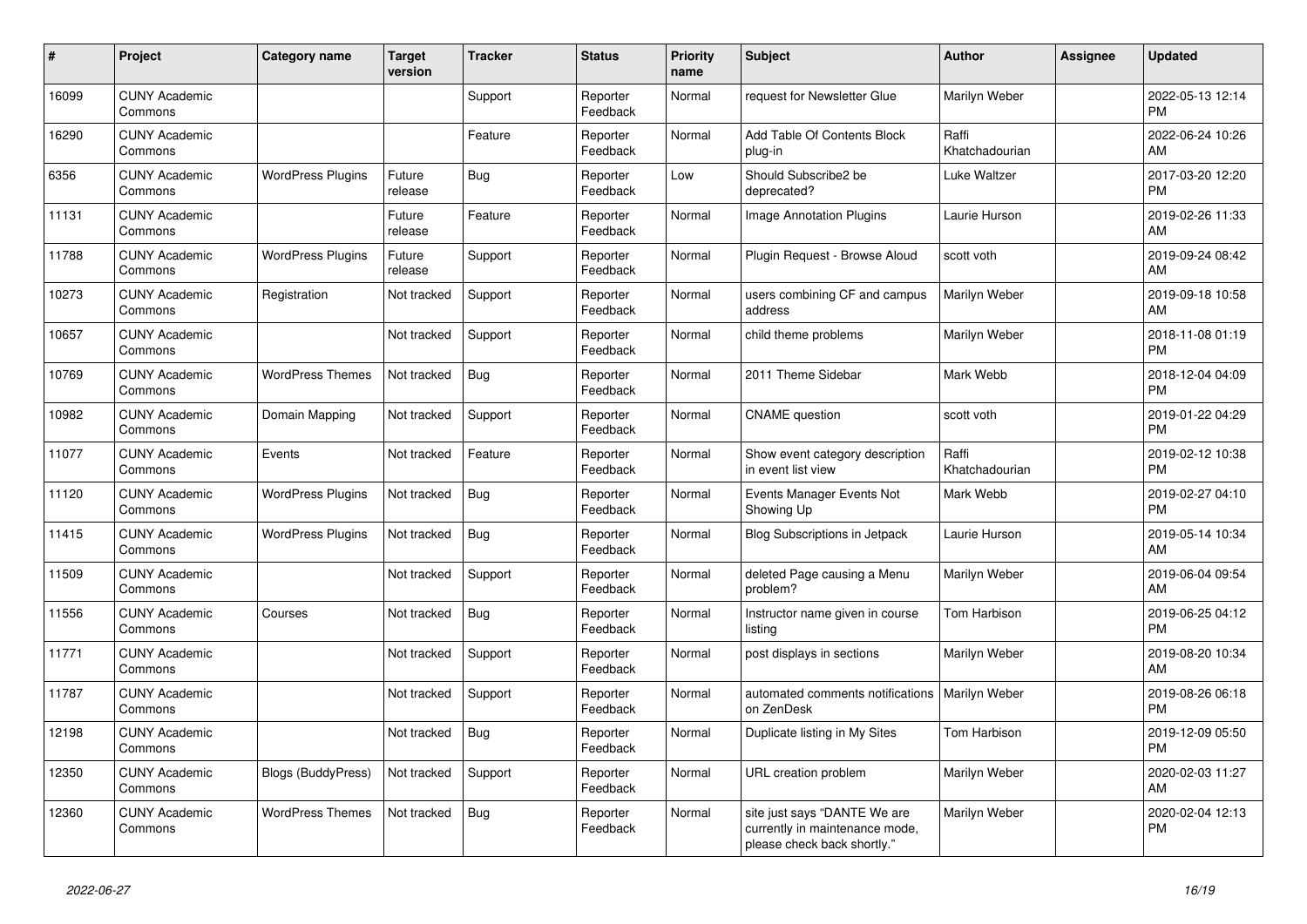| #     | <b>Project</b>                  | Category name            | <b>Target</b><br>version | <b>Tracker</b> | <b>Status</b>        | <b>Priority</b><br>name | <b>Subject</b>                                                                                  | <b>Author</b>        | Assignee        | <b>Updated</b>                |
|-------|---------------------------------|--------------------------|--------------------------|----------------|----------------------|-------------------------|-------------------------------------------------------------------------------------------------|----------------------|-----------------|-------------------------------|
| 13034 | <b>CUNY Academic</b><br>Commons |                          | Not tracked              | Support        | Reporter<br>Feedback | Normal                  | a site is asking people to join the<br>Commons to get a download                                | Marilyn Weber        |                 | 2020-07-12 07:23<br>AM        |
| 13255 | <b>CUNY Academic</b><br>Commons |                          | Not tracked              | Support        | Reporter<br>Feedback | Normal                  | Accessibility problems                                                                          | Marilyn Weber        |                 | 2020-09-01 05:48<br><b>PM</b> |
| 13975 | <b>CUNY Academic</b><br>Commons | Social Paper             | Not tracked              | Support        | Reporter<br>Feedback | Normal                  | can't approve comments on Social<br>Paper paper                                                 | Marilyn Weber        |                 | 2021-02-12 09:33<br>AM        |
| 14074 | <b>CUNY Academic</b><br>Commons | WordPress (misc)         | Not tracked              | Support        | Reporter<br>Feedback | Normal                  | page password protection<br>problem                                                             | Marilyn Weber        |                 | 2021-03-02 11:03<br>AM        |
| 14398 | <b>CUNY Academic</b><br>Commons |                          | Not tracked              | Support        | Reporter<br>Feedback | Normal                  | Events plug-in notification<br>problem                                                          | Marilyn Weber        |                 | 2021-05-11 11:21<br>AM        |
| 14538 | <b>CUNY Academic</b><br>Commons |                          | Not tracked              | Support        | Reporter<br>Feedback | Normal                  | <b>Weebly To Commons</b>                                                                        | Laurie Hurson        |                 | 2021-09-14 10:47<br>AM        |
| 14629 | <b>CUNY Academic</b><br>Commons |                          | Not tracked              | Bug            | Reporter<br>Feedback | Normal                  | Possible Post Order Bug?                                                                        | <b>Syelle Graves</b> |                 | 2021-09-14 10:47<br>AM        |
| 14842 | <b>CUNY Academic</b><br>Commons |                          | Not tracked              | Support        | Reporter<br>Feedback | Normal                  | Question about widgets and block<br>editor                                                      | Gina Cherry          |                 | 2021-10-06 03:01<br><b>PM</b> |
| 14900 | <b>CUNY Academic</b><br>Commons |                          | Not tracked              | Support        | Reporter<br>Feedback | Normal                  | previous theme?                                                                                 | Marilyn Weber        |                 | 2021-10-25 10:31<br>AM        |
| 15176 | <b>CUNY Academic</b><br>Commons |                          | Not tracked              | Support        | Reporter<br>Feedback | Normal                  | Archiving Q Writing & Old<br>Wordpress Sites on the Commons                                     | Laurie Hurson        |                 | 2022-02-08 10:28<br>AM        |
| 15923 | <b>CUNY Academic</b><br>Commons |                          | Not tracked              | Feature        | Reporter<br>Feedback | Normal                  | <b>Bellows Plugin Adjustments</b>                                                               | Laurie Hurson        |                 | 2022-04-20 10:10<br>AM        |
| 12121 | <b>CUNY Academic</b><br>Commons | <b>WordPress Plugins</b> | 2.0.2                    | Feature        | Reporter<br>Feedback | Normal                  | Embedding H5P Iframes on<br><b>Commons Site</b>                                                 | Laurie Hurson        | Boone<br>Gorges | 2022-06-14 11:36<br>AM        |
| 6014  | <b>CUNY Academic</b><br>Commons | Publicity                | Future<br>release        | Publicity      | Reporter<br>Feedback | Normal                  | Google search listing                                                                           | <b>Matt Gold</b>     | Boone<br>Gorges | 2016-09-21 03:48<br><b>PM</b> |
| 8675  | <b>CUNY Academic</b><br>Commons | User Onboarding          | Future<br>release        | Bug            | Reporter<br>Feedback | Low                     | Add new User search screen calls<br>for the input of email address but<br>doesn't work with one | Paul Hebert          | Boone<br>Gorges | 2017-10-11 11:17<br>AM        |
| 9207  | <b>CUNY Academic</b><br>Commons |                          | Future<br>release        | Support        | Reporter<br>Feedback | Normal                  | display dashboards made in<br>Tableau?                                                          | Marilyn Weber        | Boone<br>Gorges | 2018-04-10 10:42<br>AM        |
| 9211  | <b>CUNY Academic</b><br>Commons | <b>WordPress Plugins</b> | Future<br>release        | Support        | Reporter<br>Feedback | Normal                  | Auto-Role Setting in Forum Plugin<br><b>Causing Some Confusion</b>                              | Luke Waltzer         | Boone<br>Gorges | 2018-03-13 11:44<br>AM        |
| 9289  | <b>CUNY Academic</b><br>Commons | <b>WordPress Plugins</b> | Future<br>release        | Bug            | Reporter<br>Feedback | Normal                  | <b>Email Users Plugin</b>                                                                       | Laurie Hurson        | Boone<br>Gorges | 2018-10-24 12:34<br><b>PM</b> |
| 9947  | <b>CUNY Academic</b><br>Commons | <b>WordPress Plugins</b> | Future<br>release        | Feature        | Reporter<br>Feedback | Normal                  | Install H5P quiz plugin                                                                         | Matt Gold            | Boone<br>Gorges | 2018-09-11 11:01<br>AM        |
| 11945 | <b>CUNY Academic</b><br>Commons | Reckoning                | Future<br>release        | Feature        | Reporter<br>Feedback | Normal                  | Add Comments bubble to<br>Reckoning views                                                       | <b>Boone Gorges</b>  | Boone<br>Gorges | 2019-11-12 05:14<br><b>PM</b> |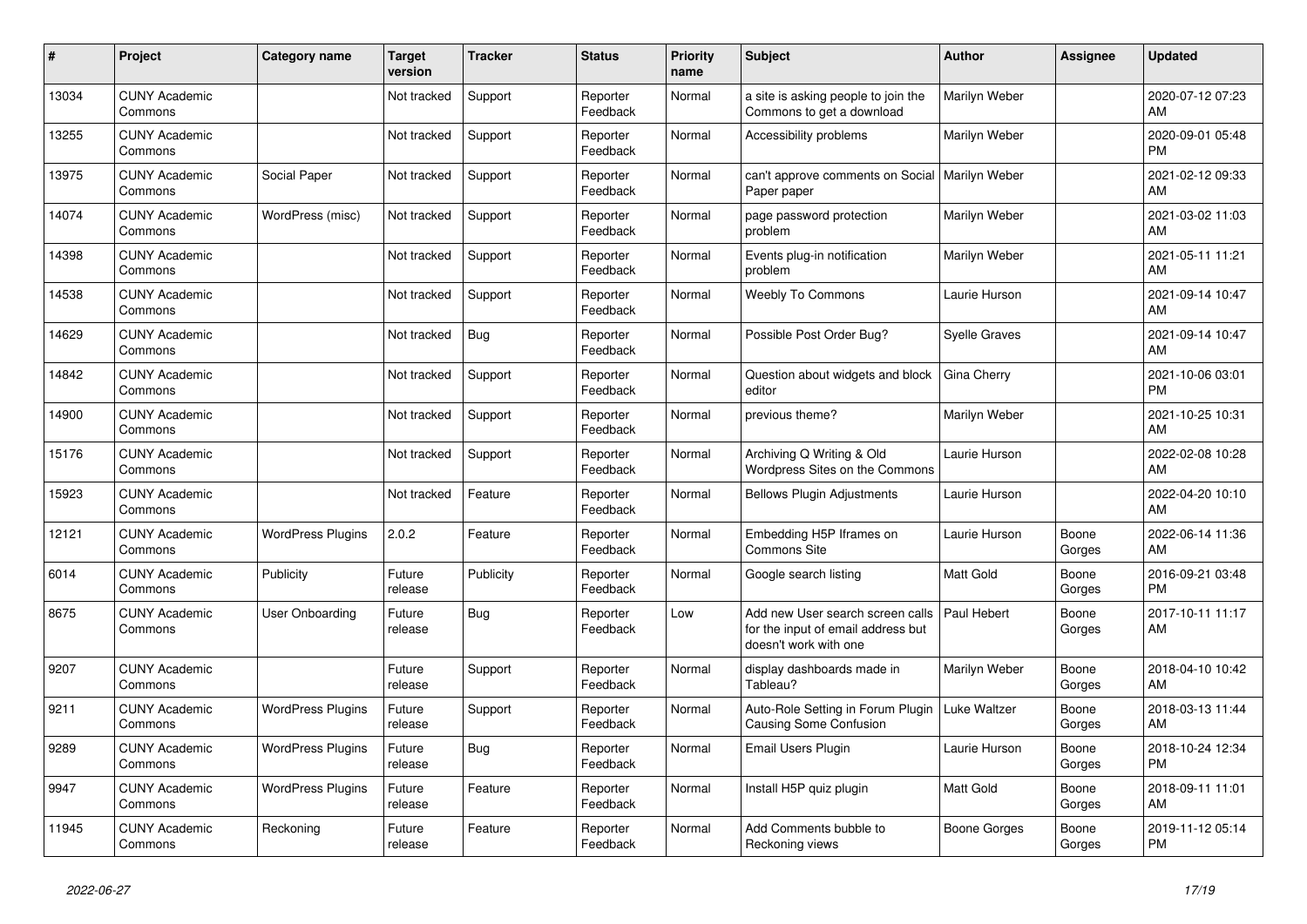| #     | Project                         | Category name              | <b>Target</b><br>version | <b>Tracker</b> | <b>Status</b>        | <b>Priority</b><br>name | <b>Subject</b>                                                    | <b>Author</b>           | Assignee              | <b>Updated</b>                |
|-------|---------------------------------|----------------------------|--------------------------|----------------|----------------------|-------------------------|-------------------------------------------------------------------|-------------------------|-----------------------|-------------------------------|
| 9515  | <b>CUNY Academic</b><br>Commons | <b>WordPress Plugins</b>   | Not tracked              | <b>Bug</b>     | Reporter<br>Feedback | Normal                  | Text to Speech plugin - "More<br>Slowly" checkbox not working     | scott voth              | Boone<br>Gorges       | 2018-06-13 02:26<br><b>PM</b> |
| 9979  | <b>CUNY Academic</b><br>Commons | <b>Email Notifications</b> | Not tracked              | Bug            | Reporter<br>Feedback | Normal                  | Reports of slow email activation<br>emails                        | <b>Matt Gold</b>        | Boone<br>Gorges       | 2018-08-29 09:40<br><b>PM</b> |
| 10040 | <b>CUNY Academic</b><br>Commons | WordPress (misc)           | Not tracked              | Bug            | Reporter<br>Feedback | Normal                  | User doesn't see full list of themes                              | <b>Matt Gold</b>        | Boone<br>Gorges       | 2018-07-25 10:12<br>AM        |
| 10678 | <b>CUNY Academic</b><br>Commons |                            | Not tracked              | <b>Bug</b>     | Reporter<br>Feedback | High                    | Newsletter Plugin Not Sending<br><b>Out Newsletters</b>           | Mark Webb               | Boone<br>Gorges       | 2019-09-16 09:38<br><b>PM</b> |
| 11386 | <b>CUNY Academic</b><br>Commons | WordPress - Media          | Not tracked              | Support        | Reporter<br>Feedback | Normal                  | disappearing images                                               | scott voth              | Boone<br>Gorges       | 2019-05-14 10:32<br>AM        |
| 11449 | <b>CUNY Academic</b><br>Commons | WordPress - Media          | Not tracked              | Support        | Reporter<br>Feedback | Normal                  | Cloning Media Library for JITP<br>from Staging to Production Site | <b>Patrick DeDauw</b>   | Boone<br>Gorges       | 2019-05-13 12:00<br><b>PM</b> |
| 14483 | <b>CUNY Academic</b><br>Commons | WordPress - Media          | Not tracked              | Bug            | Reporter<br>Feedback | Normal                  | Wordpress PDF Embed Stopped<br>Working after JITP Media Clone     | Patrick DeDauw          | Boone<br>Gorges       | 2021-05-20 01:51<br><b>PM</b> |
| 14504 | <b>CUNY Academic</b><br>Commons |                            | Not tracked              | Publicity      | Reporter<br>Feedback | Normal                  | Adding showcases to home page<br>menu                             | Laurie Hurson           | Boone<br>Gorges       | 2022-01-19 03:26<br><b>PM</b> |
| 15242 | <b>CUNY Academic</b><br>Commons | Performance                | Not tracked              | Bug            | Reporter<br>Feedback | Normal                  | Slugist site                                                      | Raffi<br>Khatchadourian | Boone<br>Gorges       | 2022-02-07 11:14<br>AM        |
| 1544  | <b>CUNY Academic</b><br>Commons | Groups (misc)              | Future<br>release        | Feature        | Reporter<br>Feedback | Normal                  | Group Filtering and Sorting                                       | <b>Matt Gold</b>        | Chris Stein           | 2019-03-01 02:25<br><b>PM</b> |
| 12446 | <b>CUNY Academic</b><br>Commons | Groups (misc)              | Future<br>release        | Feature        | Reporter<br>Feedback | Normal                  | Toggle default site to group forum<br>posting                     | Laurie Hurson           | Laurie Hurson         | 2020-03-10 11:57<br>AM        |
| 2573  | <b>NYCDH Community</b><br>Site  |                            |                          | Feature        | Reporter<br>Feedback | Normal                  | Add dh nyc twitter list feed to site                              | <b>Mark Newton</b>      | Matt Gold             | 2013-05-16 11:42<br><b>PM</b> |
| 11493 | <b>CUNY Academic</b><br>Commons | Domain Mapping             | Not tracked              | Support        | Reporter<br>Feedback | Normal                  | Domain Mapping Request - Talia<br>Schaffer                        | scott voth              | Matt Gold             | 2019-08-06 08:39<br>AM        |
| 12484 | <b>CUNY Academic</b><br>Commons |                            | Not tracked              | Support        | Reporter<br>Feedback | Normal                  | Sign up Code for COIL Course<br>starting in March                 | Laurie Hurson           | <b>Matt Gold</b>      | 2020-03-02 02:26<br><b>PM</b> |
| 15978 | <b>CUNY Academic</b><br>Commons | WordPress - Media          | 2.0.2                    | Support        | Reporter<br>Feedback | Normal                  | tex files?                                                        | Marilyn Weber           | Raymond<br>Hoh        | 2022-06-14 11:36<br>AM        |
| 15516 | <b>CUNY Academic</b><br>Commons | <b>WordPress Plugins</b>   |                          | <b>Bug</b>     | Reporter<br>Feedback | Normal                  | Can't publish or save draft of post<br>on wordpress.com           | Raffi<br>Khatchadourian | Raymond<br>Hoh        | 2022-03-02 05:52<br><b>PM</b> |
| 16110 | <b>CUNY Academic</b><br>Commons |                            |                          | Support        | Reporter<br>Feedback | Normal                  | remove Creative Commons<br>license from pages?                    | Marilyn Weber           | Raymond<br><b>Hoh</b> | 2022-05-17 06:11<br><b>PM</b> |
| 16245 | <b>CUNY Academic</b><br>Commons | WordPress (misc)           |                          | Bug            | Reporter<br>Feedback | Normal                  | Save Button missing on<br>WordPress Profile page                  | scott voth              | Raymond<br>Hoh        | 2022-06-16 03:09<br><b>PM</b> |
| 7115  | <b>CUNY Academic</b><br>Commons | Groups (misc)              | Future<br>release        | Feature        | Reporter<br>Feedback | Normal                  | make licensing info clear during<br>group creation                | <b>Matt Gold</b>        | Raymond<br>Hoh        | 2020-12-08 11:32<br>AM        |